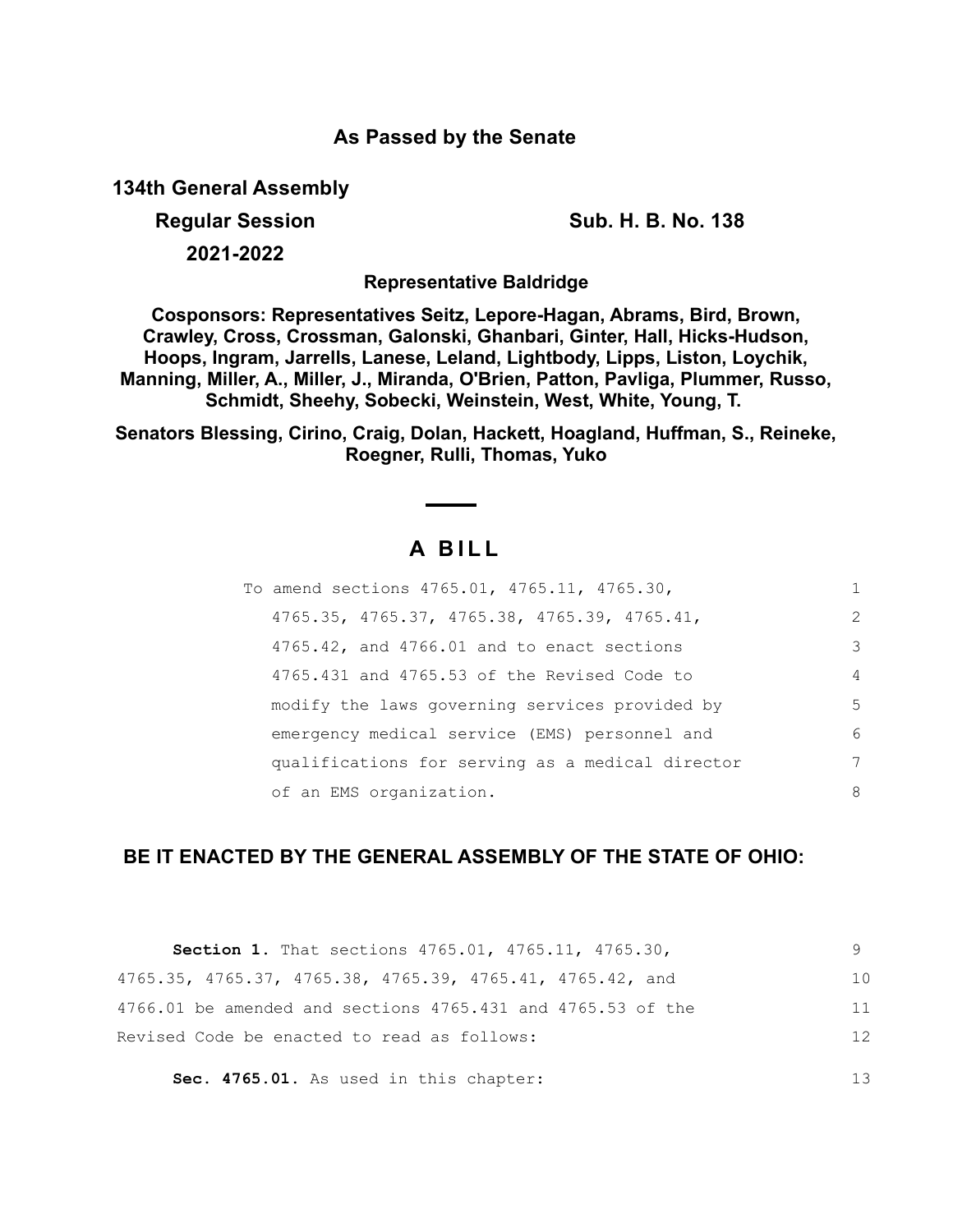#### **Sub. H. B. No. 138** Page 2 **As Passed by the Senate**

| (A) "First responder" means an individual who holds a           | 14 |
|-----------------------------------------------------------------|----|
| current, valid certificate issued under section 4765.30 of the  | 15 |
| Revised Code to practice as a first responder.                  | 16 |
| (B) "Emergency medical technician-basic" or "EMT-basic"         | 17 |
| means an individual who holds a current, valid certificate      | 18 |
| issued under section 4765.30 of the Revised Code to practice as | 19 |
| an emergency medical technician-basic.                          | 20 |
| (C) "Emergency medical technician-intermediate" or "EMT-I"      | 21 |
| means an individual who holds a current, valid certificate      | 22 |
| issued under section 4765.30 of the Revised Code to practice as | 23 |
| an emergency medical technician-intermediate.                   | 24 |
| (D) "Emergency medical technician-paramedic" or                 | 25 |
| "paramedic" means an individual who holds a current, valid      | 26 |
| certificate issued under section 4765.30 of the Revised Code to | 27 |
| practice as an emergency medical technician-paramedic.          | 28 |
| (E) "Ambulance" means any motor vehicle that is used, or        | 29 |
| is intended to be used, for the purpose of responding to        | 30 |
| emergency medical situations, transporting emergency patients,  | 31 |
| and administering emergency medical service to patients before, | 32 |
| during, or after transportation.                                | 33 |
| (F) "Cardiac monitoring" means a procedure used for the         | 34 |
| purpose of observing and documenting the rate and rhythm of a   | 35 |
| patient's heart by attaching electrical leads from an           | 36 |
| electrocardiograph monitor to certain points on the patient's   | 37 |
| body surface.                                                   | 38 |
| (G) "Emergency medical service" means any of the services       | 39 |
| described in sections 4765.35, 4765.37, 4765.38, and 4765.39 of | 40 |
| the Revised Code that are performed by first responders,        | 41 |
| emergency medical technicians-basic, emergency medical          | 42 |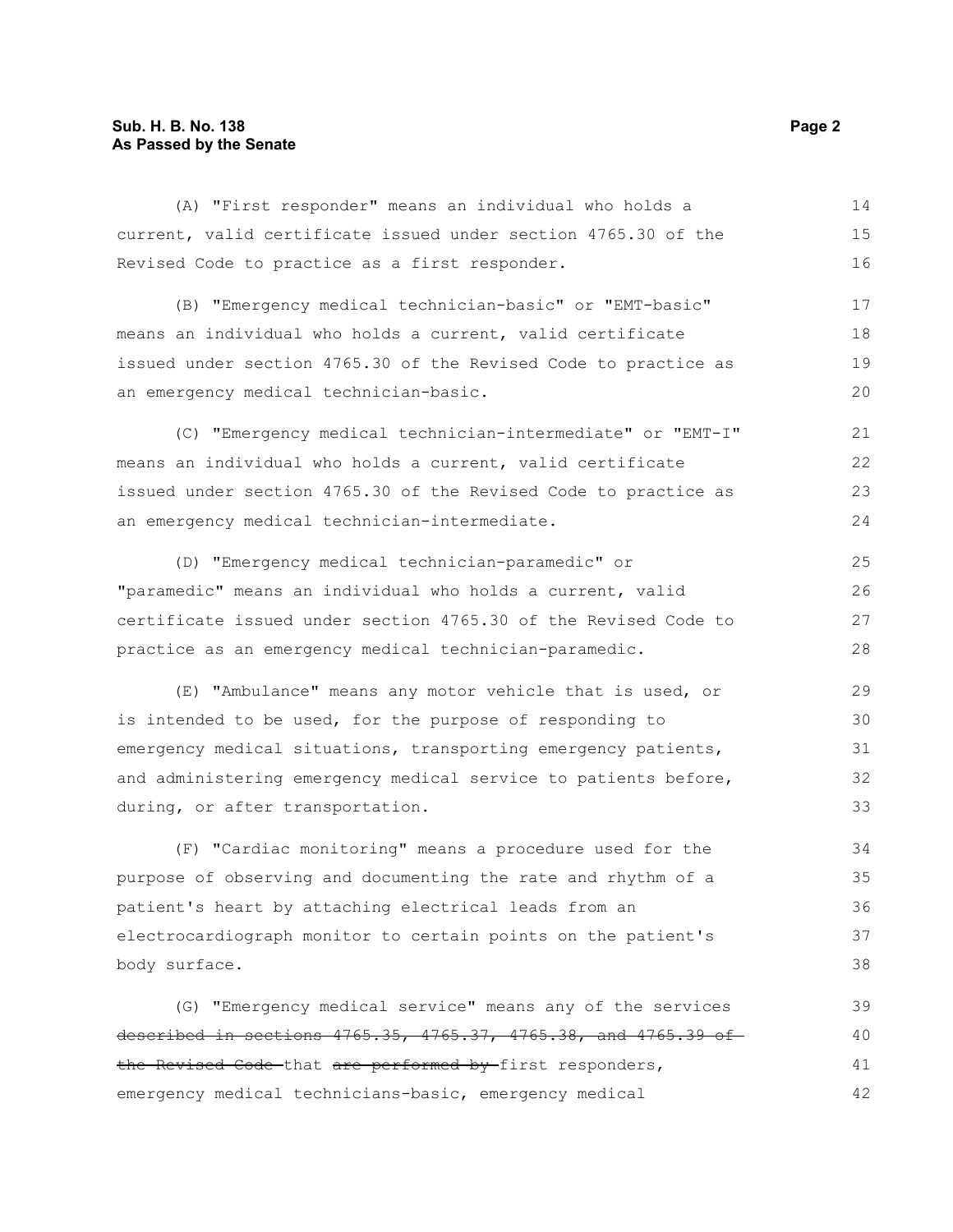technicians-intermediate, and paramedics are authorized to perform pursuant to rules adopted by the state board of emergency medical, fire, and transportation services under section 4765.11 of the Revised Code. "Emergency medical service" includes such services performed before or during any transport of a patient, including transports between hospitals and transports to and from helicopters. 43 44 45 46 47 48 49

(H) "Emergency medical service organization" means a public or private organization using first responders, EMTsbasic, EMTs-I, or paramedics, or a combination of first responders, EMTs-basic, EMTs-I, and paramedics, to provide emergency medical services. 50 51 52 53 54

(I) "Physician" means an individual who holds a current, valid license issued under Chapter 4731. of the Revised Code authorizing the practice of medicine and surgery or osteopathic medicine and surgery.

(J) "Registered nurse" means an individual who holds a current, valid license issued under Chapter 4723. of the Revised Code authorizing the practice of nursing as a registered nurse.

(K) "Volunteer" means a person who provides services either for no compensation or for compensation that does not exceed the actual expenses incurred in providing the services or in training to provide the services. 62 63 64 65

(L) "Emergency medical service personnel" means first responders, emergency medical technicians-basic, emergency medical technicians-intermediate, emergency medical techniciansparamedic, and persons who provide medical direction to such persons. 66 67 68 69 70

(M) "Hospital" has the same meaning as in section 3727.01

59 60 61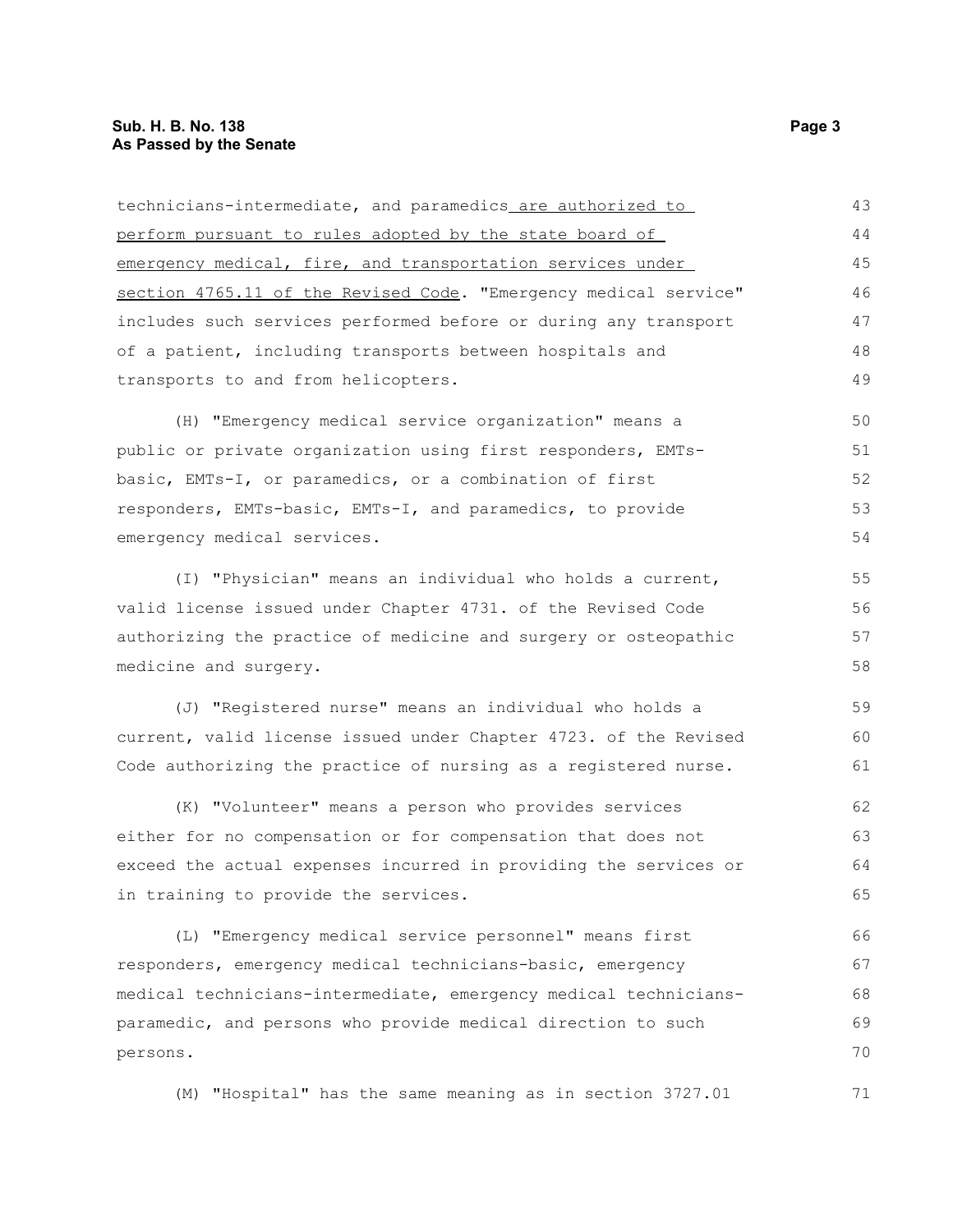| of the Revised Code.                                             | 72 |
|------------------------------------------------------------------|----|
| (N) "Trauma" or "traumatic injury" means severe damage to        | 73 |
| or destruction of tissue that satisfies both of the following    | 74 |
| conditions:                                                      | 75 |
| (1) It creates a significant risk of any of the following:       | 76 |
| (a) Loss of life;                                                | 77 |
| (b) Loss of a limb;                                              | 78 |
| (c) Significant, permanent disfigurement;                        | 79 |
| (d) Significant, permanent disability.                           | 80 |
| (2) It is caused by any of the following:                        | 81 |
| (a) Blunt or penetrating injury;                                 | 82 |
| (b) Exposure to electromagnetic, chemical, or radioactive        | 83 |
| energy;                                                          | 84 |
| (c) Drowning, suffocation, or strangulation;                     | 85 |
| (d) A deficit or excess of heat.                                 | 86 |
| (O) "Trauma victim" or "trauma patient" means a person who       | 87 |
| has sustained a traumatic injury.                                | 88 |
| (P) "Trauma care" means the assessment, diagnosis,               | 89 |
| transportation, treatment, or rehabilitation of a trauma victim  | 90 |
| by emergency medical service personnel or by a physician, nurse, | 91 |
| physician assistant, respiratory therapist, physical therapist,  | 92 |
| chiropractor, occupational therapist, speech-language            | 93 |
| pathologist, audiologist, or psychologist licensed to practice   | 94 |
| as such in this state or another jurisdiction.                   | 95 |

(Q) "Trauma center" means all of the following: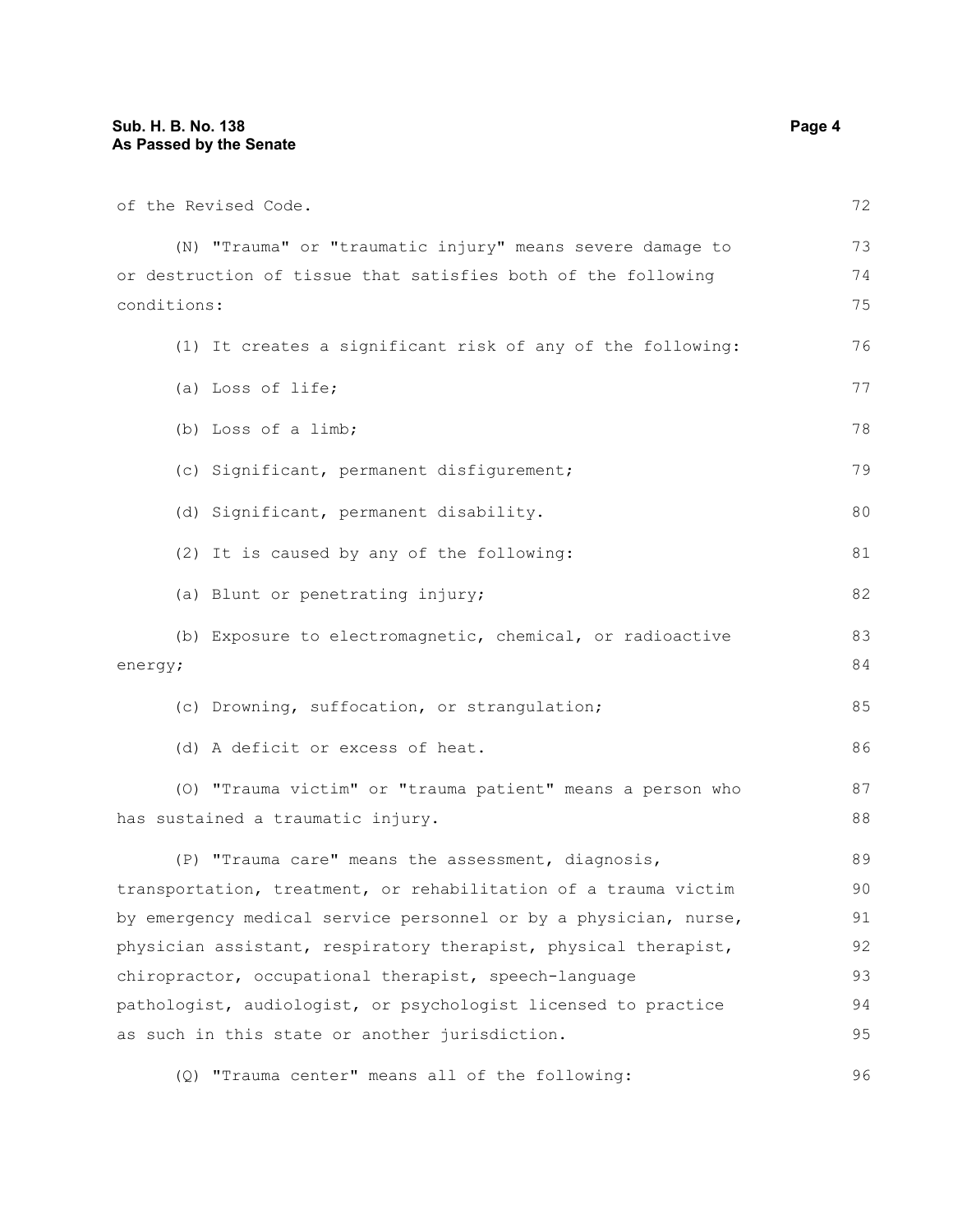#### **Sub. H. B. No. 138** Page 5 **As Passed by the Senate**

| (1) Any hospital that is verified by the American college             | 97  |
|-----------------------------------------------------------------------|-----|
| of surgeons as an adult or pediatric trauma center;                   | 98  |
| (2) Any hospital that is operating as an adult or                     | 99  |
| pediatric trauma center under provisional status pursuant to          | 100 |
| section 3727.101 of the Revised Code;                                 | 101 |
| (3) Until December 31, 2004, any hospital in this state               | 102 |
| that is designated by the director of health as a level II            | 103 |
| pediatric trauma center under section 3727.081 of the Revised         | 104 |
| Code;                                                                 | 105 |
| (4) Any hospital in another state that is licensed or                 | 106 |
| designated under the laws of that state as capable of providing       | 107 |
| specialized trauma care appropriate to the medical needs of the       | 108 |
| trauma patient.                                                       | 109 |
| (R) "Pediatric" means involving a patient who is less than            | 110 |
| sixteen years of age.                                                 | 111 |
| (S) "Adult" means involving a patient who is not a                    | 112 |
| pediatric patient.                                                    | 113 |
| (T) "Geriatric" means involving a patient who is at least             | 114 |
| seventy years old or exhibits significant anatomical or               | 115 |
| physiological characteristics associated with advanced aging.         | 116 |
| (U) "Air medical organization" means an organization that             | 117 |
| provides emergency medical services, or transports emergency          | 118 |
| victims, by means of fixed or rotary wing aircraft.                   | 119 |
| (V) "Emergency care" and "emergency facility" have the                | 120 |
| same meanings as in section 3727.01 of the Revised Code.              | 121 |
| (W) "Stabilize <sub>7</sub> " except as it is used in division (B) of | 122 |
| section 4765.35 of the Revised Code with respect to the manual        | 123 |
| stabilization of fractures, has the same meaning as in section        | 124 |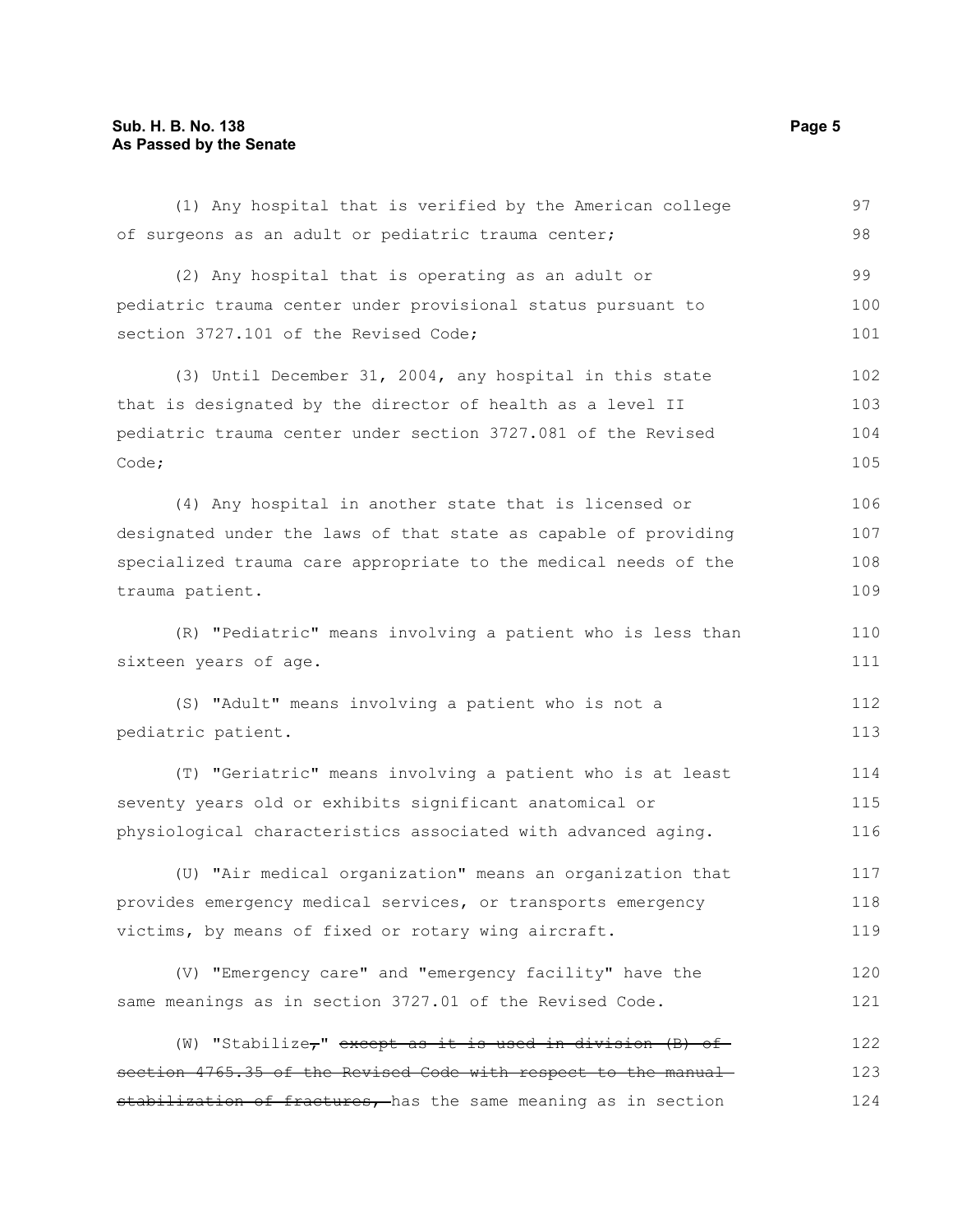| 1753.28 of the Revised Code.                                     | 125 |
|------------------------------------------------------------------|-----|
| (X) "Transfer" has the same meaning as in section 1753.28        | 126 |
| of the Revised Code.                                             | 127 |
| (Y) "Firefighter" means any member of a fire department as       | 128 |
| defined in section 742.01 of the Revised Code.                   | 129 |
| (Z) "Volunteer firefighter" has the same meaning as in           | 130 |
| section 146.01 of the Revised Code.                              | 131 |
| (AA) "Part-time paid firefighter" means a person who             | 132 |
| provides firefighting services on less than a full-time basis,   | 133 |
| is routinely scheduled to be present on site at a fire station   | 134 |
| or other designated location for purposes of responding to a     | 135 |
| fire or other emergency, and receives more than nominal          | 136 |
| compensation for the provision of firefighting services.         | 137 |
| (BB) "Physician assistant" means an individual who holds a       | 138 |
| valid license to practice as a physician assistant issued under  | 139 |
| Chapter 4730. of the Revised Code.                               | 140 |
| (CC) "Advanced practice registered nurse" has the same           | 141 |
| <u>meaning as in section 4723.01 of the Revised Code.</u>        | 142 |
| Sec. 4765.11. (A) The state board of emergency medical,          | 143 |
| fire, and transportation services shall adopt, and may amend and | 144 |
| rescind, rules in accordance with Chapter 119. of the Revised    | 145 |
| Code and division-divisions (C) and (D) of this section that     | 146 |
| establish all of the following:                                  | 147 |
| (1) Procedures for its governance and the control of its         | 148 |
| actions and business affairs;                                    | 149 |
| (2) Standards for the performance of emergency medical           | 150 |
| services by first responders, emergency medical technicians-     | 151 |

basic, emergency medical technicians-intermediate, and emergency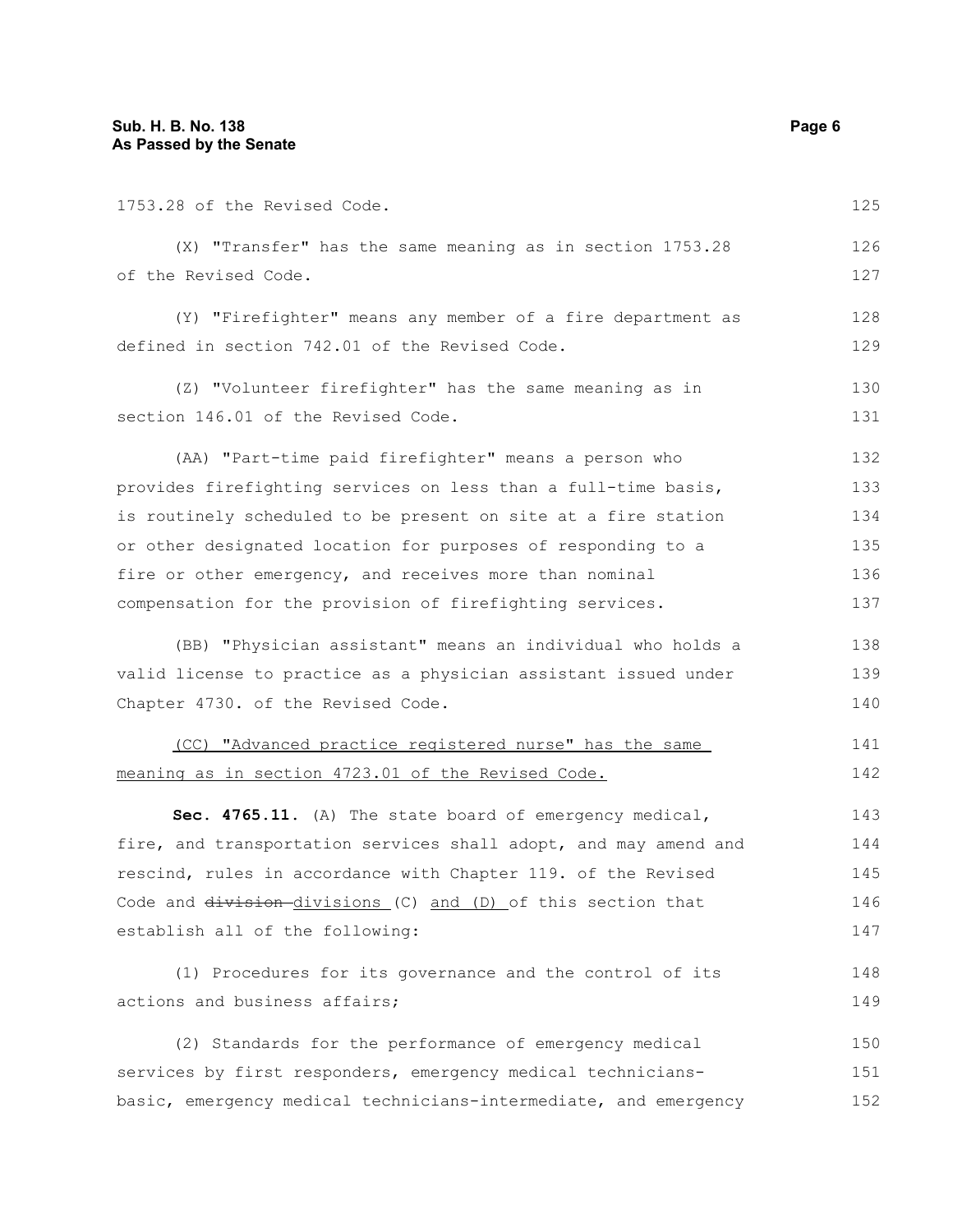medical technicians-paramedic;

(3) Application fees for certificates of accreditation, certificates of approval, certificates to teach, and certificates to practice, which shall be deposited into the trauma and emergency medical services fund created in section 4513.263 of the Revised Code; 154 155 156 157 158

(4) Criteria for determining when the application or renewal fee for a certificate to practice may be waived because an applicant cannot afford to pay the fee; 159 160 161

(5) Procedures for issuance and renewal of certificates of accreditation, certificates of approval, certificates to teach, and certificates to practice, including any measures necessary to implement section 9.79 of the Revised Code and any procedures necessary to ensure that adequate notice of renewal is provided in accordance with division (D) of section 4765.30 of the Revised Code; 162 163 164 165 166 167 168

(6) Procedures for suspending or revoking certificates of accreditation, certificates of approval, certificates to teach, and certificates to practice; 169 170 171

(7) Grounds for suspension or revocation of a certificate to practice issued under section 4765.30 of the Revised Code and for taking any other disciplinary action against a first responder, EMT-basic, EMT-I, or paramedic; 172 173 174 175

(8) Procedures for taking disciplinary action against a first responder, EMT-basic, EMT-I, or paramedic; 176 177

(9) Standards for certificates of accreditation and certificates of approval; 178 179

(10) Qualifications for certificates to teach; 180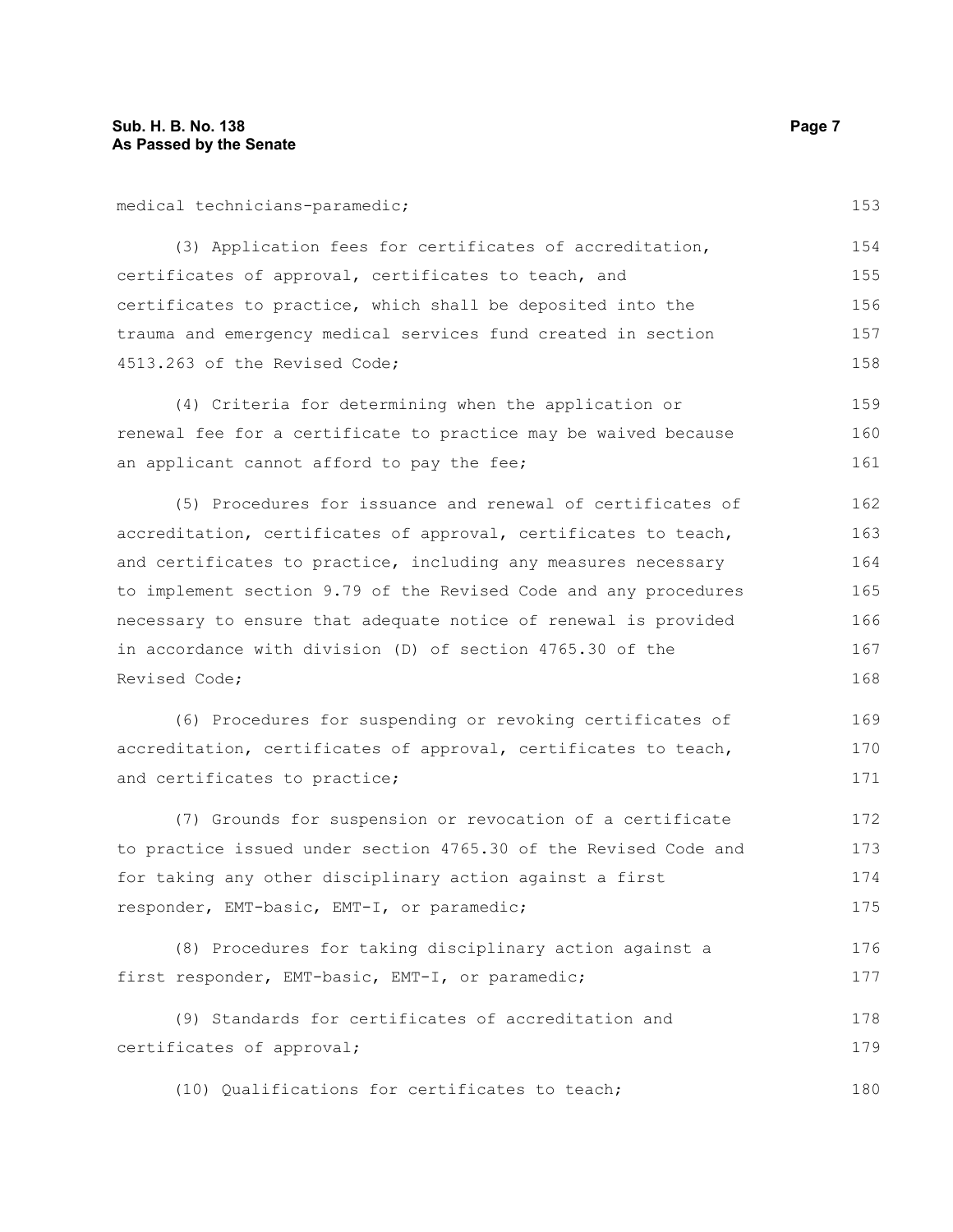(11) Requirements for a certificate to practice; (12) The curricula, number of hours of instruction and training, and instructional materials to be used in adult and pediatric emergency medical services training programs and adult and pediatric emergency medical services continuing education programs; (13) Procedures for conducting courses in recognizing symptoms of life-threatening allergic reactions and in calculating proper dosage levels and administering injections of epinephrine to adult and pediatric patients who suffer lifethreatening allergic reactions; (14) Examinations for certificates to practice; (15) Procedures for administering examinations for certificates to practice; (16) Procedures for approving examinations that demonstrate competence to have a certificate to practice renewed without completing an emergency medical services continuing education program; (17) Procedures for granting extensions and exemptions of emergency medical services continuing education requirements; (18) Procedures for approving Specifications of the additional emergency medical services that first responders are authorized by division (C) of to perform under section 4765.35 of the Revised Code to perform, that EMTs-basic are authorized by division (C) of to perform under section 4765.37 of the Revised Code-to perform, that EMTs-I are authorized by division-(B)(5) of to perform under section 4765.38 of the Revised Code to perform, and that paramedics are authorized by division (B) (6) of to perform under section 4765.39 of the Revised Code to 181 182 183 184 185 186 187 188 189 190 191 192 193 194 195 196 197 198 199 200 201 202 203 204 205 206 207 208 209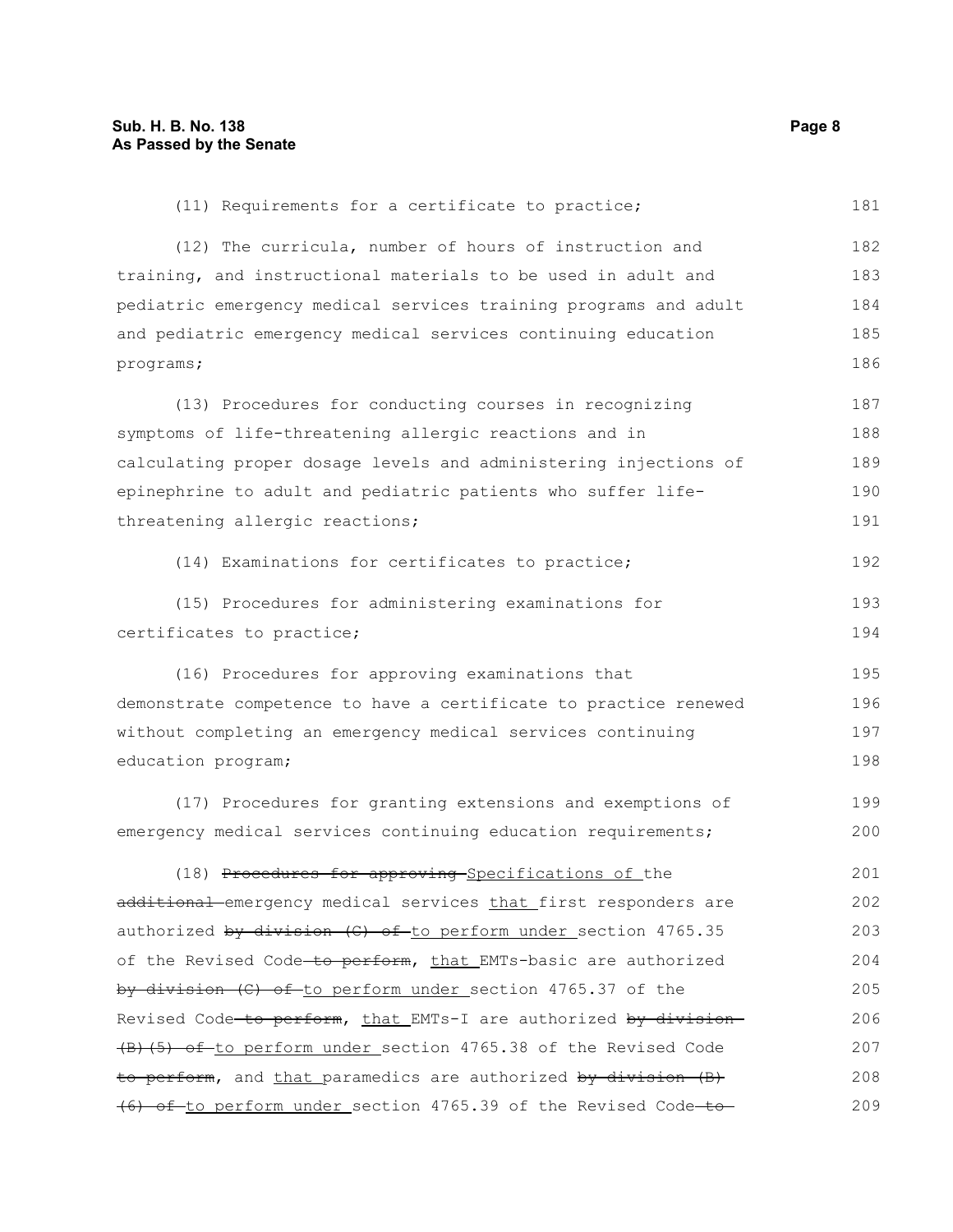210

211 212 213

## perform; (19) Standards and procedures for implementing the requirements of section 4765.06 of the Revised Code, including designations of the persons who are required to report

information to the board and the types of information to be reported; (20) Procedures for administering the emergency medical services grant program established under section 4765.07 of the 214 215 216 217

Revised Code; (21) Procedures consistent with Chapter 119. of the 218 219

Revised Code for appealing decisions of the board; (22) Minimum qualifications and peer review and quality 220 221

improvement requirements for persons who provide medical direction to emergency medical service personnel, including, subject to division (B) of section 4765.42 of the Revised Code, qualifications for a physician to be eligible to serve as the medical director of an emergency medical service organization or a member of its cooperating physician advisory board; 222 223 224 225 226 227

(23) The manner in which a patient, or a patient's parent, guardian, or custodian, may consent to the board releasing identifying information about the patient under division (D) of section 4765.102 of the Revised Code; 228 229 230 231

(24) Circumstances under which a training program or continuing education program, or portion of either type of program, may be taught by a person who does not hold a certificate to teach issued under section 4765.23 of the Revised Code; 232 233 234 235 236

(25) Certification cycles for certificates issued under sections 4765.23 and 4765.30 of the Revised Code and 237 238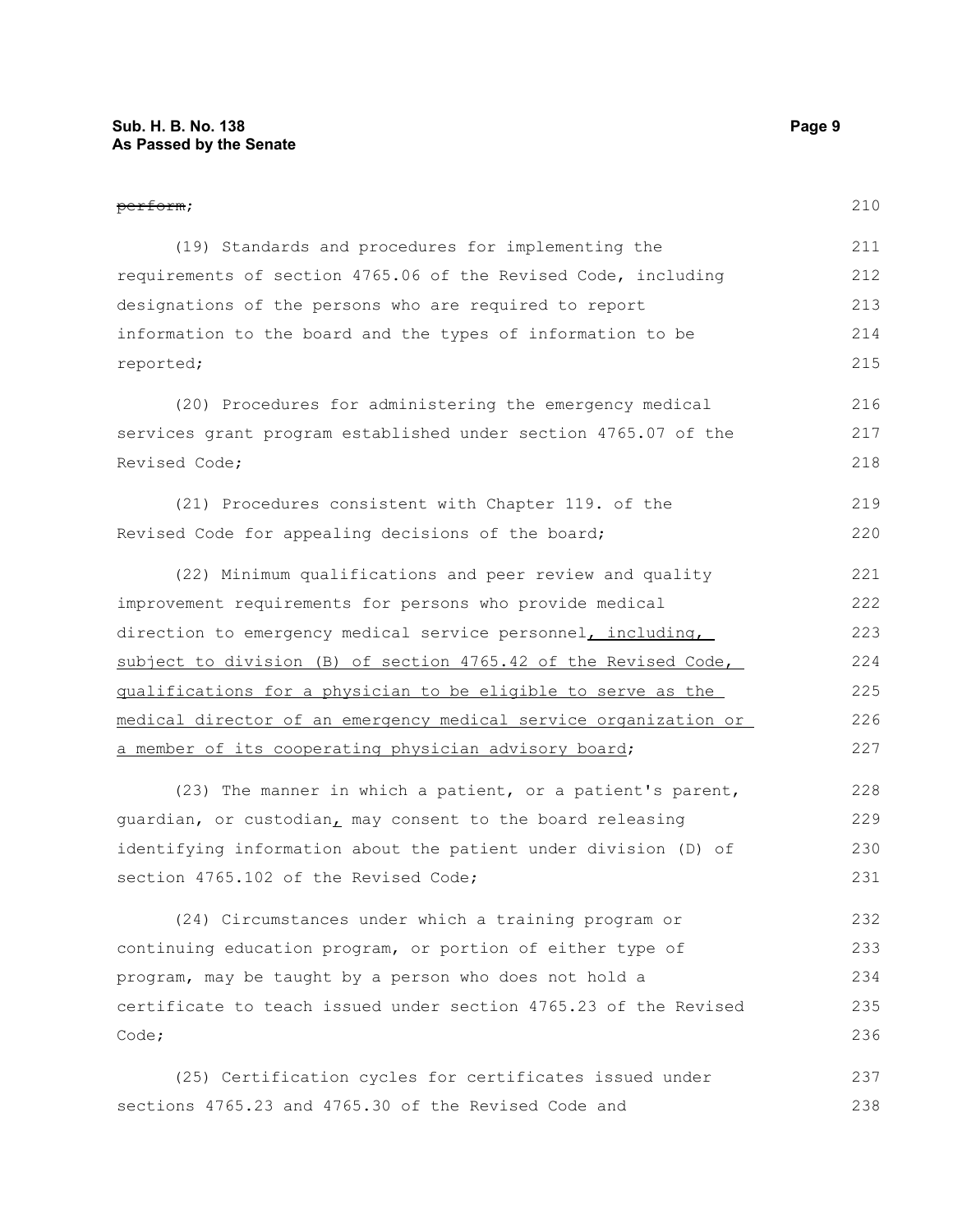certificates issued by the executive director of the state board of emergency medical, fire, and transportation services under section 4765.55 of the Revised Code that establish a common expiration date for all certificates. 239 240 241 242

(B) The board may adopt, and may amend and rescind, rules in accordance with Chapter 119. of the Revised Code and divisiondivisions (C) and (D) of this section that establish any of the following:

(1) Specifications of information that may be collected under the trauma system registry and incidence reporting system created under section 4765.06 of the Revised Code; 247 248 249

(2) Standards and procedures for implementing any of the recommendations made by any committees of the board or under section 4765.04 of the Revised Code;

(3) Requirements that a person must meet to receive a certificate to practice as a first responder pursuant to division (A)(2) of section 4765.30 of the Revised Code; 253 254 255

(4) Any other rules necessary to implement this chapter. 256

(C) In developing and administering rules adopted under this chapter, the state board of emergency medical, fire, and transportation services shall consult with regional directors and regional physician advisory boards created by appointed under section 4765.05 of the Revised Code and emphasize the special needs of pediatric and geriatric patients. 257 258 259 260 261 262

(D) Except as otherwise provided in this division, before adopting, amending, or rescinding any rule under this chapter, the board shall submit the proposed rule to the director of public safety for review. The director may review the proposed rule for not more than sixty days after the date it is 263 264 265 266 267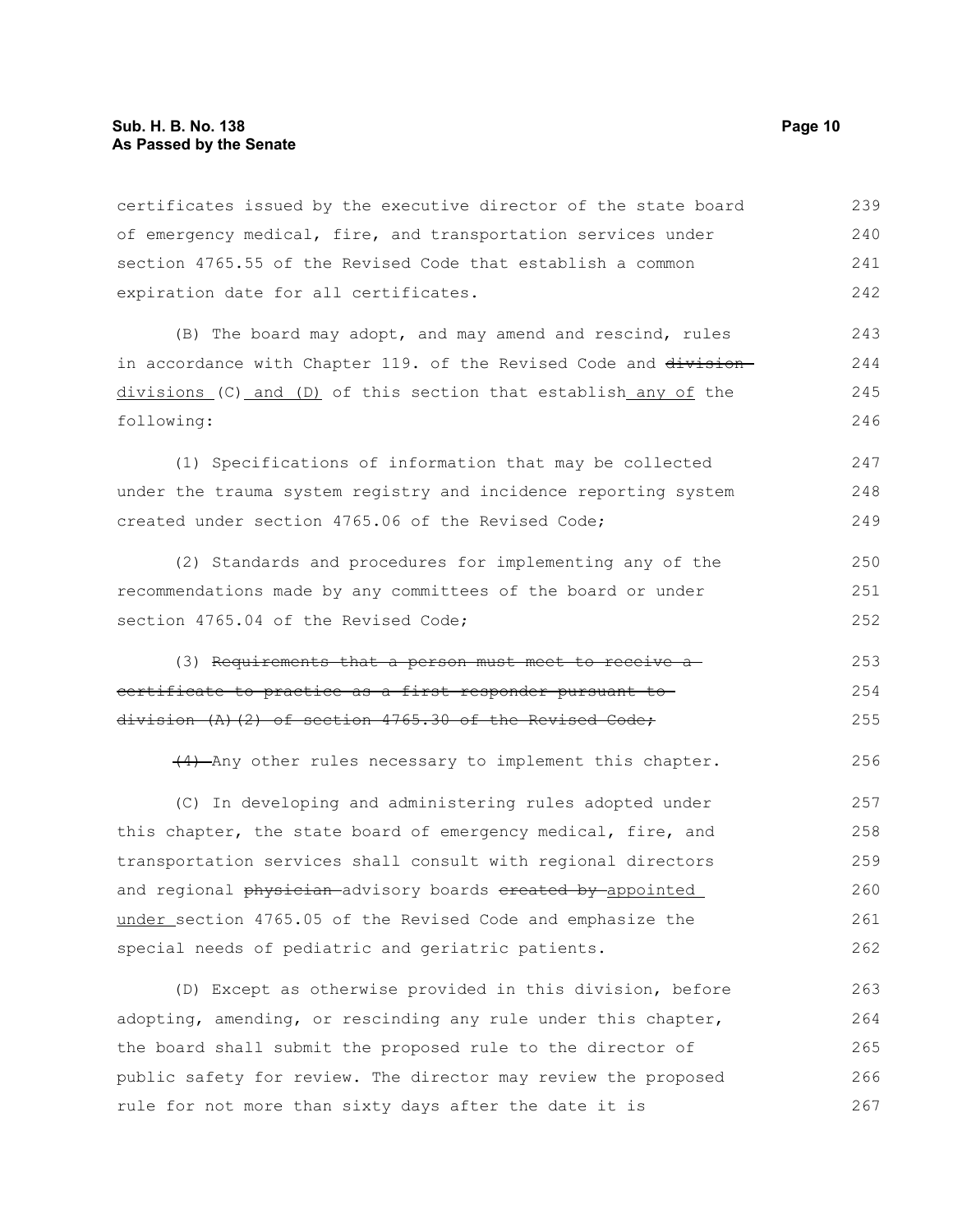submitted. If, within this sixty-day period, the director approves the proposed rule or does not notify the board that the rule is disapproved, the board may adopt, amend, or rescind the rule as proposed. If, within this sixty-day period, the director notifies the board that the proposed rule is disapproved, the board shall not adopt, amend, or rescind the rule as proposed unless at least twelve members of the board vote to adopt, amend, or rescind it. 268 269 270 271 272 273 274 275

This division does not apply to an emergency rule adopted in accordance with section 119.03 of the Revised Code. 276 277

**Sec. 4765.30.**  $\{A\}$   $\{1\}$  The All of the following apply to the state board of emergency medical, fire, and transportation services shall issue with respect to issuing and renewing certificates to practice: 278 279 280 281

(A) The board shall issue a certificate to practice as a first responder to an applicant who meets all of the following conditions: 282 283 284

(a) Except as provided in division (A)(2) of this section, is a volunteer for a nonprofit emergency medical service organization or a nonprofit fire department; 285 286 287

 $(b)$  (1) Holds the appropriate certificate of completion issued in accordance with section 4765.24 of the Revised Code; 288 289

 $(e)$  (2) Passes the appropriate examination conducted under section 4765.29 of the Revised Code; 290 291

 $(d)$  (3) Is not in violation of any provision of this chapter or the rules adopted under it; 292 293

 $(e)$  (4) Meets any other certification requirements established in rules adopted under section 4765.11 of the 294 295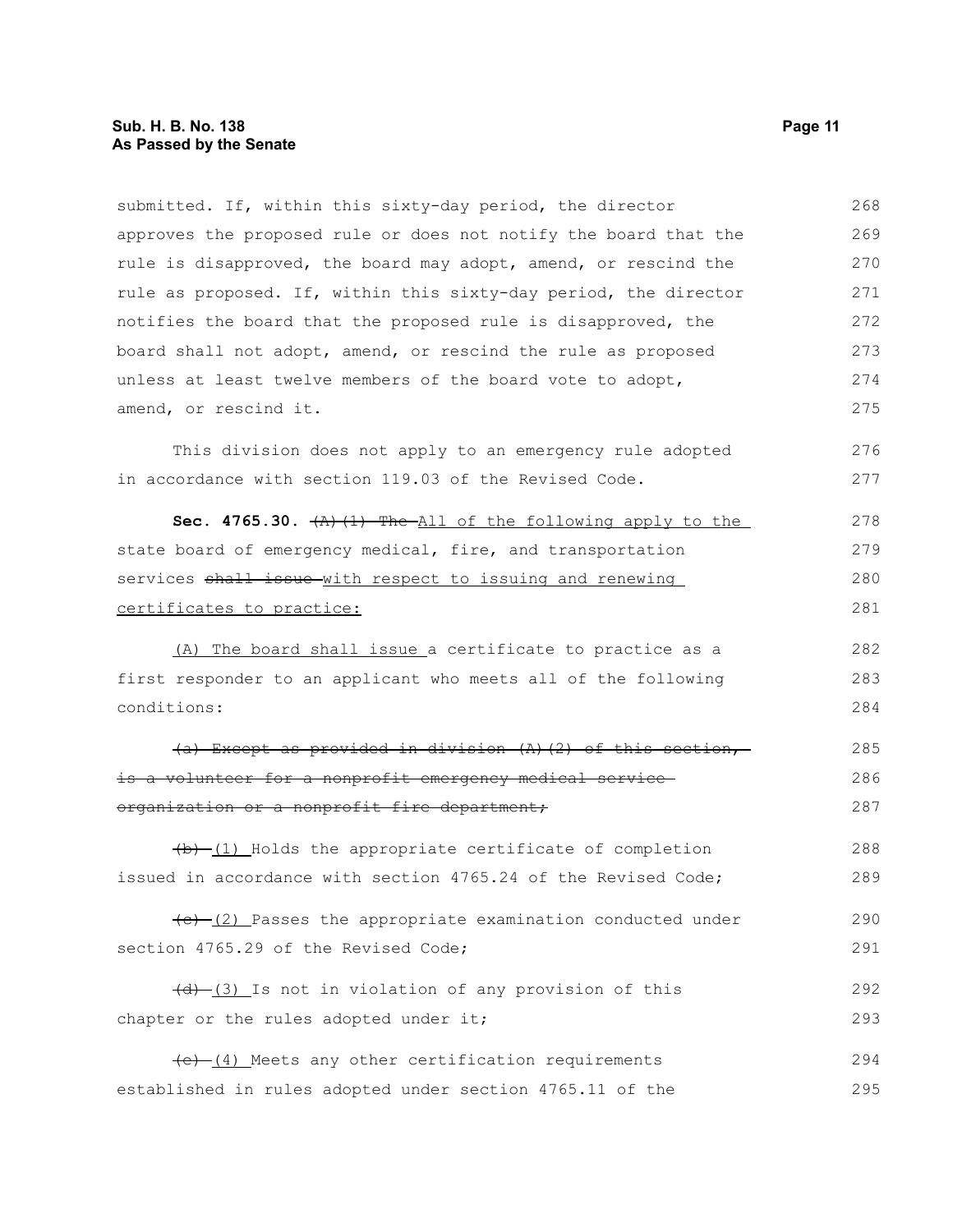#### **Sub. H. B. No. 138** Page 12 **As Passed by the Senate**

| Revised Code.                                                          | 296 |
|------------------------------------------------------------------------|-----|
| (2) The board may waive the requirement to be a volunteer-             | 297 |
| for a nonprofit entity if the applicant meets other requirements       | 298 |
| established in rules adopted under division (B) (3) of section-        | 299 |
| 4765.11 of the Revised Code relative to a person's eligibility         | 300 |
| to practice as a first responder.                                      | 301 |
| (B) The state-board of emergency medical, fire, and                    | 302 |
| transportation services shall issue a certificate to practice as       | 303 |
| an emergency medical technician-basic to an applicant who meets        | 304 |
| all of the following conditions:                                       | 305 |
| (1) Holds $a$ -the appropriate certificate of completion $\frac{1}{2}$ | 306 |
| emergency medical services training-basic-issued in accordance         | 307 |
| with section 4765.24 of the Revised Code;                              | 308 |
| (2) Passes the appropriate examination for emergency-                  | 309 |
| medical technicians basic conducted under section 4765.29 of the       | 310 |
| Revised Code;                                                          | 311 |
| (3) Is not in violation of any provision of this chapter               | 312 |
| or the rules adopted under it;                                         | 313 |
| (4) Meets any other certification requirements established             | 314 |
| in rules adopted under section 4765.11 of the Revised Code.            | 315 |
| (C) The state board of emergency medical, fire, and                    | 316 |
| transportation services shall issue a certificate to practice as       | 317 |
| an emergency medical technician-intermediate or emergency              | 318 |
| medical technician-paramedic to an applicant who meets all of          | 319 |
| the following conditions:                                              | 320 |
| (1) Holds a certificate to practice as an emergency                    | 321 |
| medical technician-basic;                                              | 322 |
| (2) Holds the appropriate certificate of completion issued             | 323 |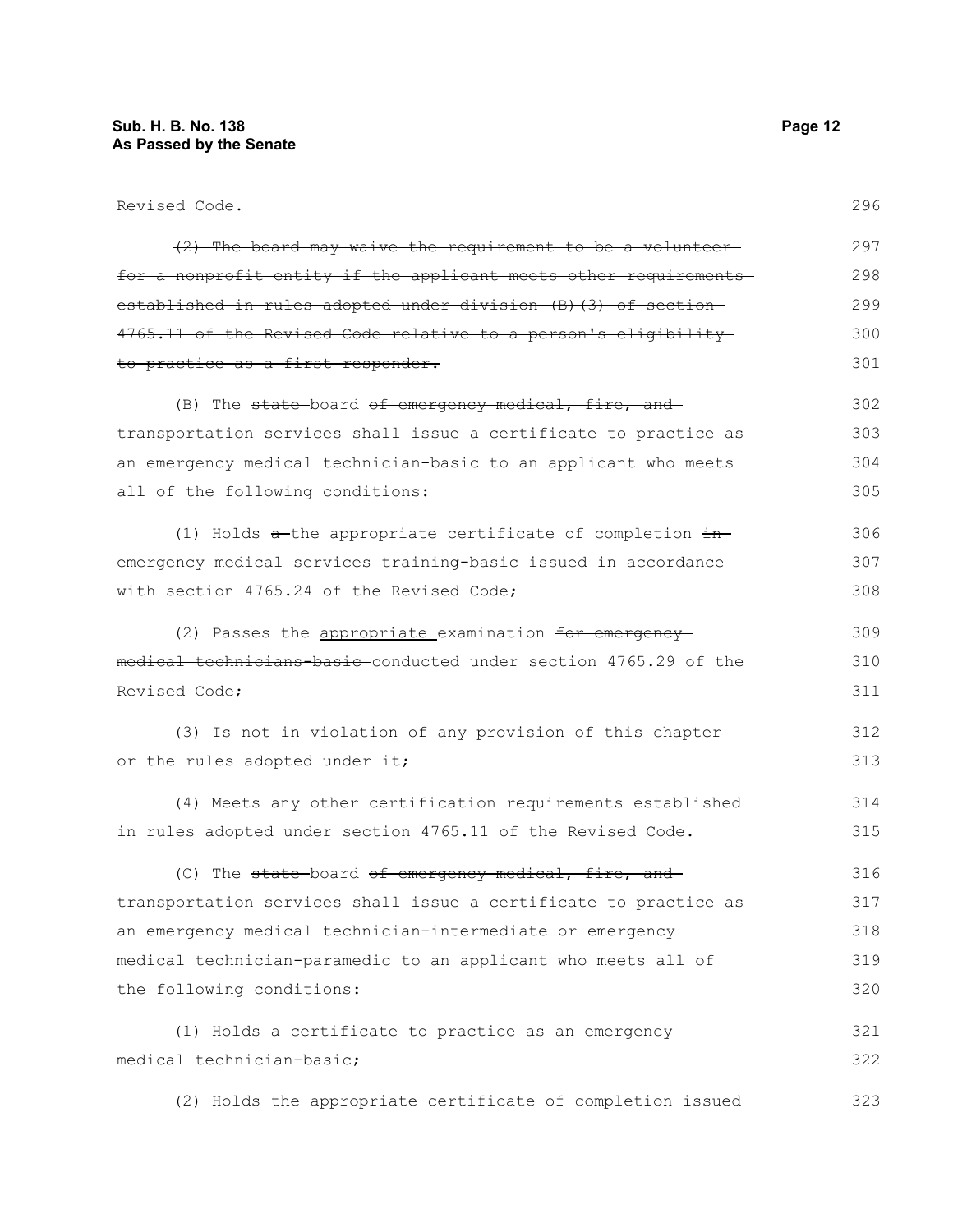in accordance with section 4765.24 of the Revised Code; (3) Passes the appropriate examination conducted under section 4765.29 of the Revised Code; (4) Is not in violation of any provision of this chapter or the rules adopted under it; (5) Meets any other certification requirements established in rules adopted under section 4765.11 of the Revised Code. (D) A certificate to practice shall have a certification cycle established by the board and may be renewed by the board pursuant to rules adopted under section 4765.11 of the Revised Code. Not later than sixty days prior to the expiration date of an individual's certificate to practice, the board shall notify the individual of the scheduled expiration. 325 326 327 328 329 330 331 332 333 334 335 336 337

An application for renewal shall be accompanied by the appropriate renewal fee established in rules adopted under section 4765.11 of the Revised Code, unless the board waives the fee on determining pursuant to those rules that the applicant cannot afford to pay the fee. Except as provided in division (B) of section 4765.31 of the Revised Code, the application shall include evidence of either of the following: 338 339 340 341 342 343

(1) That the applicant received a certificate of completion from the appropriate emergency medical services continuing education program pursuant to section 4765.24 of the Revised Code; 344 345 346 347

(2) That the applicant has successfully passed an examination that demonstrates the competence to have a certificate renewed without completing an emergency medical services continuing education program. The board shall approve such examinations in accordance with rules adopted under section 348 349 350 351 352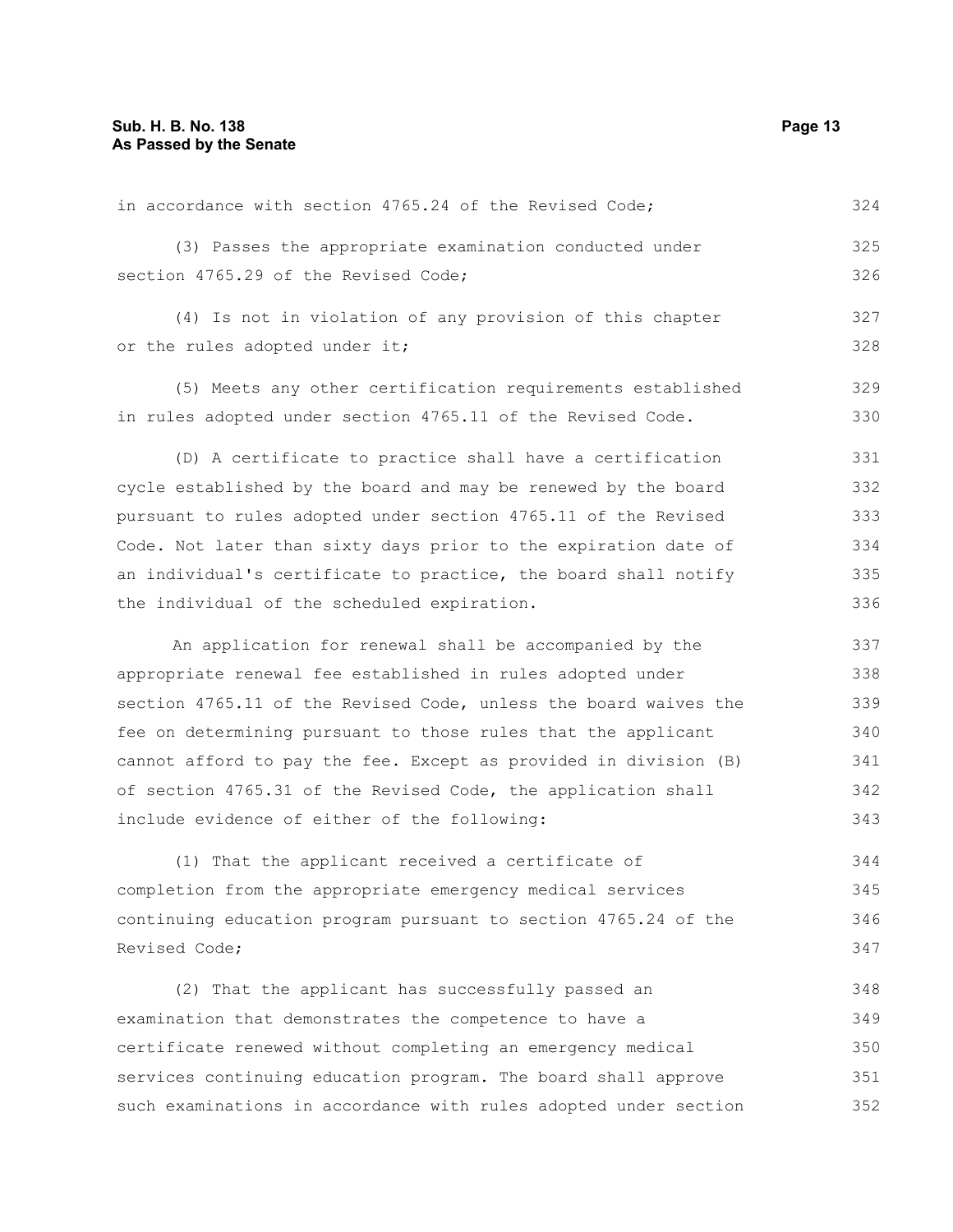4765.11 of the Revised Code.

(E) The board shall not require an applicant for renewal of a certificate to practice to take an examination as a condition of renewing the certificate. This division does not preclude the use of examinations by operators of approved emergency medical services continuing education programs as a condition for issuance of a certificate of completion in emergency medical services continuing education. 354 355 356 357 358 359 360

Sec. 4765.35. (A) A first responder may perform any of the emergency medical services specified for first responders in rules adopted under section 4765.11 of the Revised Code by the state board of emergency medical, fire, and transportation services. A first responder shall perform the emergency medical services described in this section-in accordance with this chapter and any rules adopted under it by the board. 361 362 363 364 365 366 367

(B) A first responder may provide limited emergency medical services to patients until the arrival of an emergency medical technician-basic, emergency medical technicianintermediate, or emergency medical technician-paramedic. In anemergency, a first responder may render emergency medicalservices such as opening and maintaining an airway, giving mouthto barrier ventilation, chest compressions, electrical interventions with automated defibrillators to support or correct the cardiac function and other methods determined by the board, controlling of hemorrhage, manual stabilization of fractures, bandaging, assisting in childbirth, and determining triage of trauma victims. 368 369 370 371 372 373 374 375 376 377 378 379

(C) A first responder may perform any other emergency medical services approved pursuant to rules adopted under section 4765.11 of the Revised Code. The board shall determine 380 381 382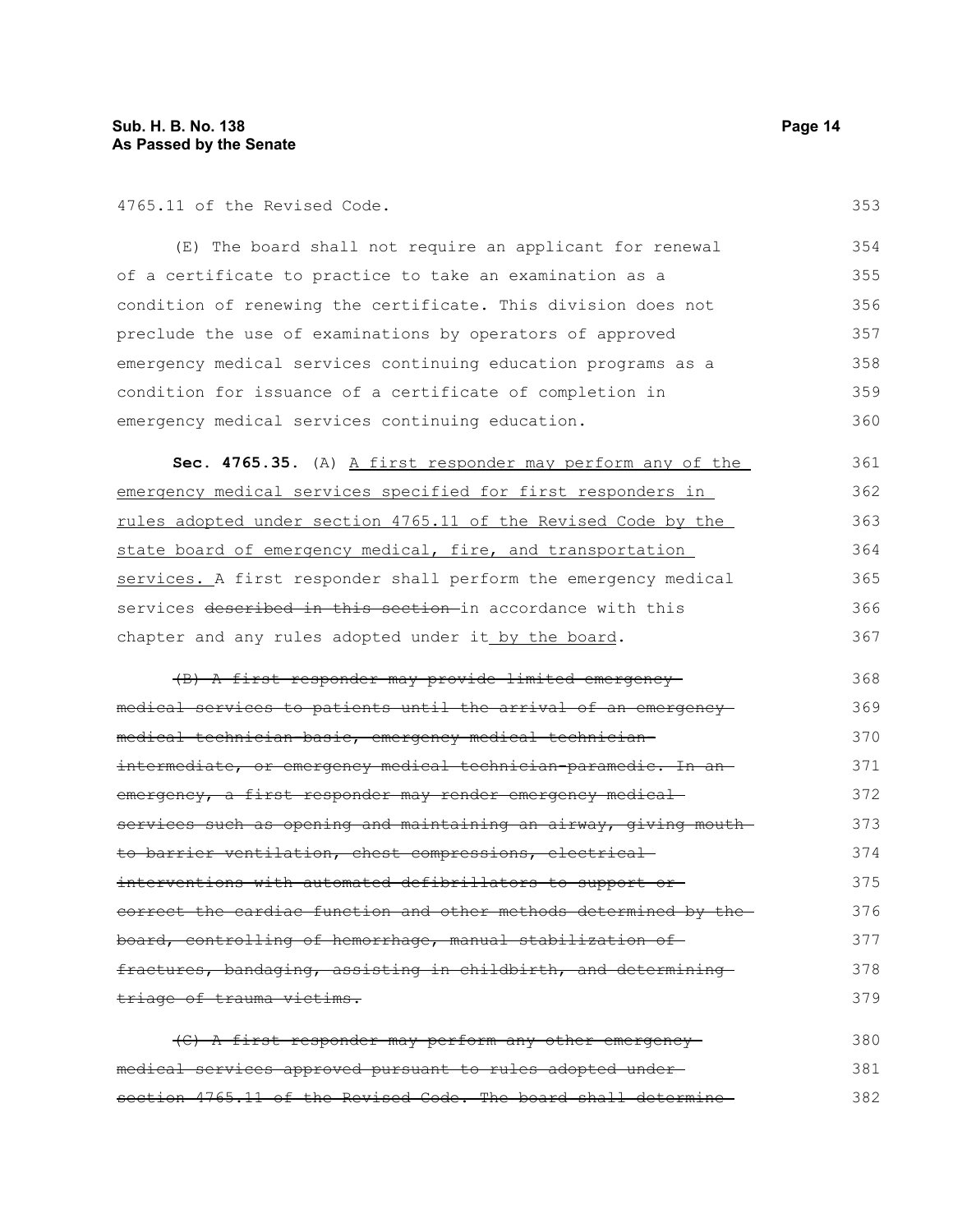| whether the nature of any such service requires that a first     | 383 |
|------------------------------------------------------------------|-----|
| responder receive authorization prior to performing the service. | 384 |
| $(D)$ (1) $(B)$ (1) Except as provided in division $(D)$ (2) (2) | 385 |
| of this section, if the board determines under division (C) of   | 386 |
| this section that a service requires prior authorization, the    | 387 |
| service the emergency medical services provided by a first       | 388 |
| responder shall be performed only pursuant to one of the         | 389 |
| following:                                                       | 390 |
| (a) The written or verbal authorization of a physician or        | 391 |
| of the cooperating physician advisory board, or pursuant to an;  | 392 |
| (b) An authorization transmitted through a direct                | 393 |
| communication device by a physician, physician assistant         | 394 |
| designated by a physician, or registered nurse designated by a   | 395 |
| physician-                                                       | 396 |
| (2) If communications fail during an emergency situation         | 397 |
| or the required response time prohibits communication, a first   | 398 |
| responder may perform services subject to this division, if, in- | 399 |
| the judgment of the first responder, the life of the patient is  | 400 |
| in immediate danger. Services performed under these              | 401 |
| eircumstances shall be performed in accordance with the written- | 402 |
| protocols for triage of adult and pediatric trauma victims       | 403 |
| established in rules adopted under sections 4765.11 and 4765.40  | 404 |
| of the Revised Code and any;                                     | 405 |
| (c) Any applicable protocols adopted by the emergency            | 406 |
| medical service organization with which the first responder is   | 407 |
| affiliated.                                                      | 408 |
| (2) Division (B) (1) of this section does not prohibit a         | 409 |
| first responder from complying with a do-not-resuscitate order   | 410 |
| issued by a physician assistant or advanced practice registered  | 411 |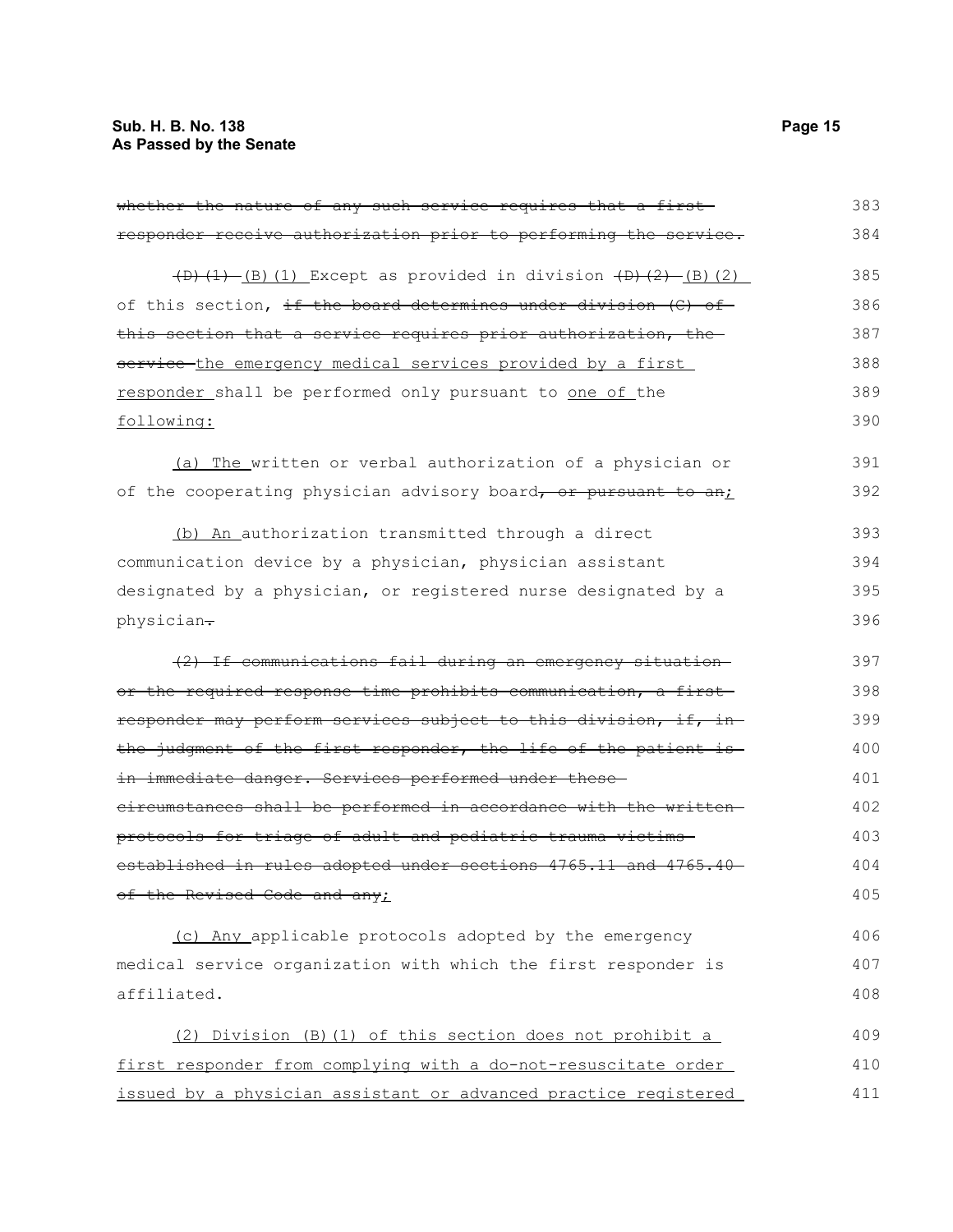# nurse pursuant to section 2133.211 of the Revised Code. **Sec. 4765.37.** (A) An emergency medical technician-basic may perform any of the emergency medical services specified for

| may perform any of the emergency medical services specified for  | 414 |
|------------------------------------------------------------------|-----|
| EMTs-basic in rules adopted under section 4765.11 of the Revised | 415 |
| Code by the state board of emergency medical, fire, and          | 416 |
| transportation services. An EMT-basic shall perform the          | 417 |
| emergency medical services described in this section-in          | 418 |
| accordance with this chapter and any rules adopted under it by   | 419 |
| the state-board-of emergency medical, fire, and transportation-  | 420 |
| services.                                                        | 421 |

| (B) An emergency medical technician-basic may operate, or-       | 422 |
|------------------------------------------------------------------|-----|
| be responsible for operation of, an ambulance and may provide    | 423 |
| emergency medical services to patients. In an emergency, an EMT- | 424 |
| basic may determine the nature and extent of illness or injury-  | 425 |
| and establish priority for required emergency medical services.  | 426 |
| An EMT basic may render emergency medical services such as-      | 427 |
| opening and maintaining an airway, giving positive pressure-     | 428 |
| ventilation, cardiac resuscitation, electrical interventions     | 429 |
| with automated defibrillators to support or correct the cardiac- | 430 |
| function and other methods determined by the board, controlling  | 431 |
| of hemorrhage, treatment of shock, immobilization of fractures,  | 432 |
| bandaging, assisting in childbirth, management of mentally       | 433 |
| disturbed patients, initial care of poison and burn patients,    | 434 |
| and determining triage of adult and pediatric trauma victims.    | 435 |
| Where patients must in an emergency be extricated from-          | 436 |
| entrapment, an EMT-basic may assess the extent of injury and     | 437 |
| render all possible emergency medical services and protection to | 438 |
| the entrapped patient; provide light rescue services if an-      | 439 |
| ambulance has not been accompanied by a specialized unit; and    | 440 |
| after extrication, provide additional care in sorting of the-    | 441 |
| injured in accordance with standard emergency procedures.        | 442 |

412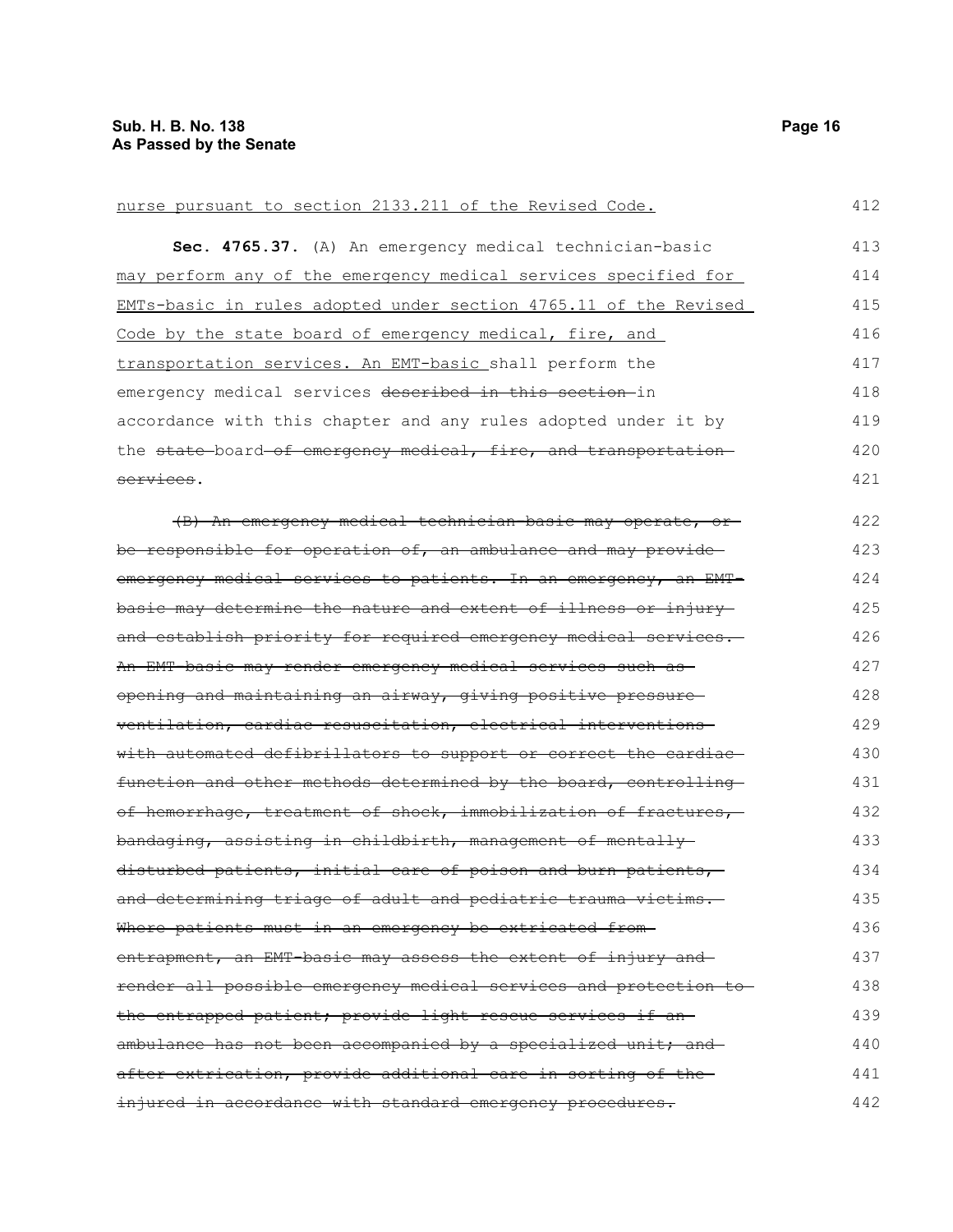#### **Sub. H. B. No. 138** Page 17 **As Passed by the Senate**

| (C) An EMT basic may perform any other emergency medical-          | 443 |
|--------------------------------------------------------------------|-----|
| services approved pursuant to rules adopted under section-         | 444 |
| 4765.11 of the Revised Code. The board shall determine whether-    | 445 |
| the nature of any such service requires that an EMT-basic-         | 446 |
| receive authorization prior to performing the service.             | 447 |
| $(D)$ (1) [B) (1) Except as provided in division $(D)$ (2) [B) (2) | 448 |
| of this section, if the board determines under division (C) of     | 449 |
| this section that a service requires prior authorization, the      | 450 |
| service-the emergency medical services provided by an EMT-basic    | 451 |
| shall be performed only pursuant to one of the following:          | 452 |
| (a) The written or verbal authorization of a physician or          | 453 |
| of the cooperating physician advisory board, or pursuant to an;    | 454 |
| (b) An authorization transmitted through a direct                  | 455 |
| communication device by a physician, physician assistant           | 456 |
| designated by a physician, or registered nurse designated by a     | 457 |
| physician-                                                         | 458 |
| (2) If communications fail during an emergency situation           | 459 |
| or the required response time prohibits communication, an EMT-     | 460 |
| basic may perform services subject to this division, if, in the    | 461 |
| judgment of the EMT-basic, the life of the patient is in-          | 462 |
| immediate danger. Services performed under these circumstances-    | 463 |
| shall be performed in accordance with the protocols for triage-    | 464 |
| of adult and pediatric trauma victims established in rules         | 465 |
| adopted under sections 4765.11 and 4765.40 of the Revised Code-    | 466 |
| and any;                                                           | 467 |
| (c) Any applicable protocols adopted by the emergency              | 468 |
| medical service organization with which the EMT-basic is           | 469 |
| affiliated.                                                        | 470 |
| (2) Division (B) (1) of this section does not prohibit an          | 471 |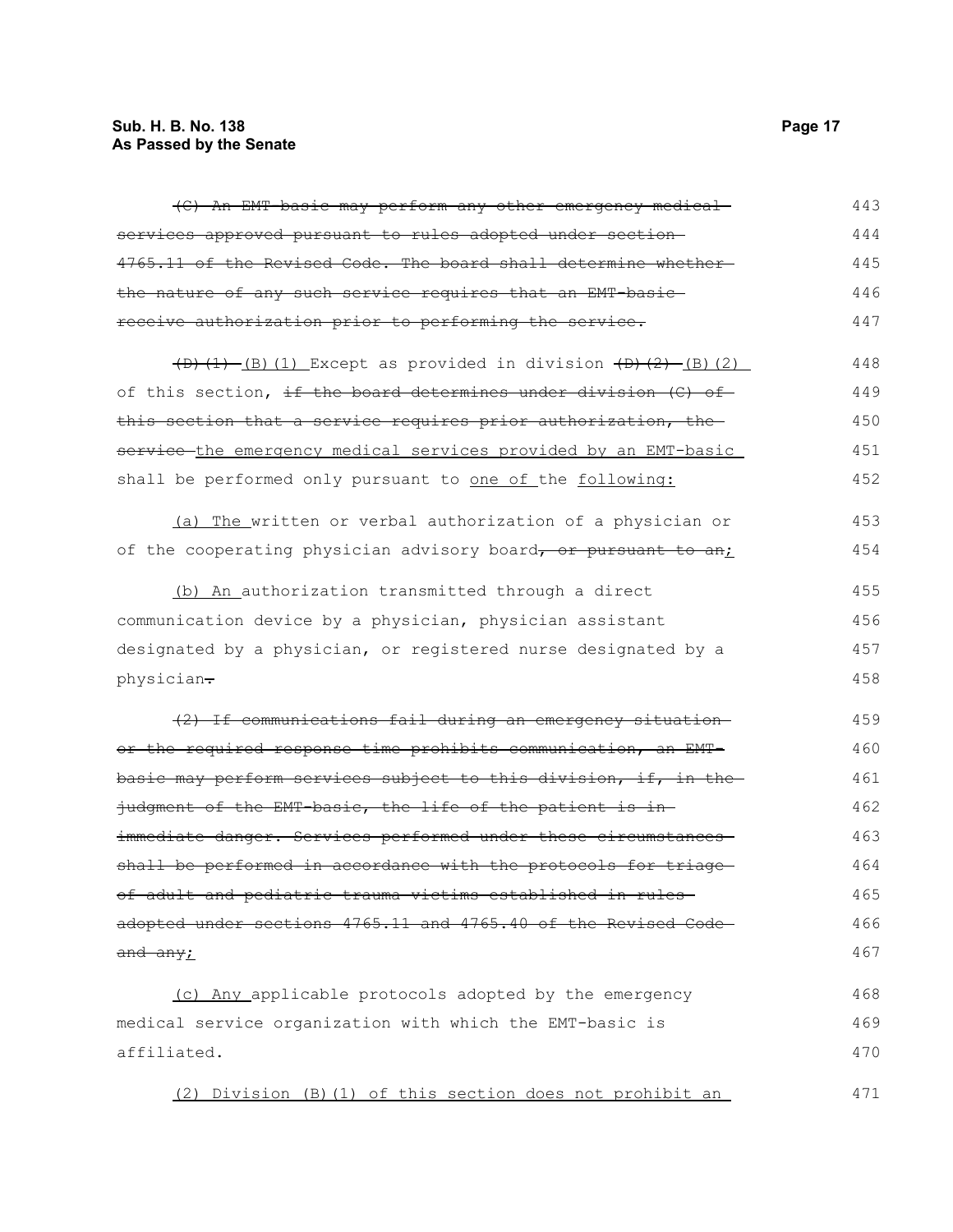| EMT-basic from complying with a do-not-resuscitate order issued                          | 472 |
|------------------------------------------------------------------------------------------|-----|
| by a physician assistant or advanced practice registered nurse                           | 473 |
| pursuant to section 2133.211 of the Revised Code.                                        | 474 |
| Sec. 4765.38. (A) An emergency medical technician-                                       | 475 |
| intermediate may perform any of the emergency medical services                           | 476 |
| specified for EMTs-I in rules adopted under section 4765.11 of                           | 477 |
| the Revised Code by the state board of emergency medical, fire,                          | 478 |
| and transportation services. An EMT-I shall perform the                                  | 479 |
| emergency medical services described in this section-in                                  | 480 |
| accordance with this chapter and any rules adopted under it by                           | 481 |
| the board.                                                                               | 482 |
| (B) An EMT-I may do any of the following:                                                | 483 |
| (1) Establish and maintain an intravenous lifeline that                                  | 484 |
| has been approved by a cooperating physician or physician-                               | 485 |
| advisory board;                                                                          | 486 |
| (2) Perform cardiac monitoring;                                                          | 487 |
| (3) Perform electrical interventions to support or correct-                              | 488 |
| the cardiac function:                                                                    | 489 |
| (4) Administer epinephrine;                                                              | 490 |
| (5) Determine triage of adult and pediatric trauma-                                      | 491 |
| <del>victims:</del>                                                                      | 492 |
| (6) Perform any other emergency medical services approved                                | 493 |
| pursuant to rules adopted under section 4765.11 of the Revised                           | 494 |
| Code.                                                                                    | 495 |
| $\overline{(C)(1) - (B)(1)}$ Except as provided in division $\overline{(C)(2) - (B)(2)}$ | 496 |
| of this section, the emergency medical services described in-                            | 497 |
| division (B) of this section provided by an EMT-I shall be                               | 498 |
| performed by an EMT I only pursuant to one of the following:                             | 499 |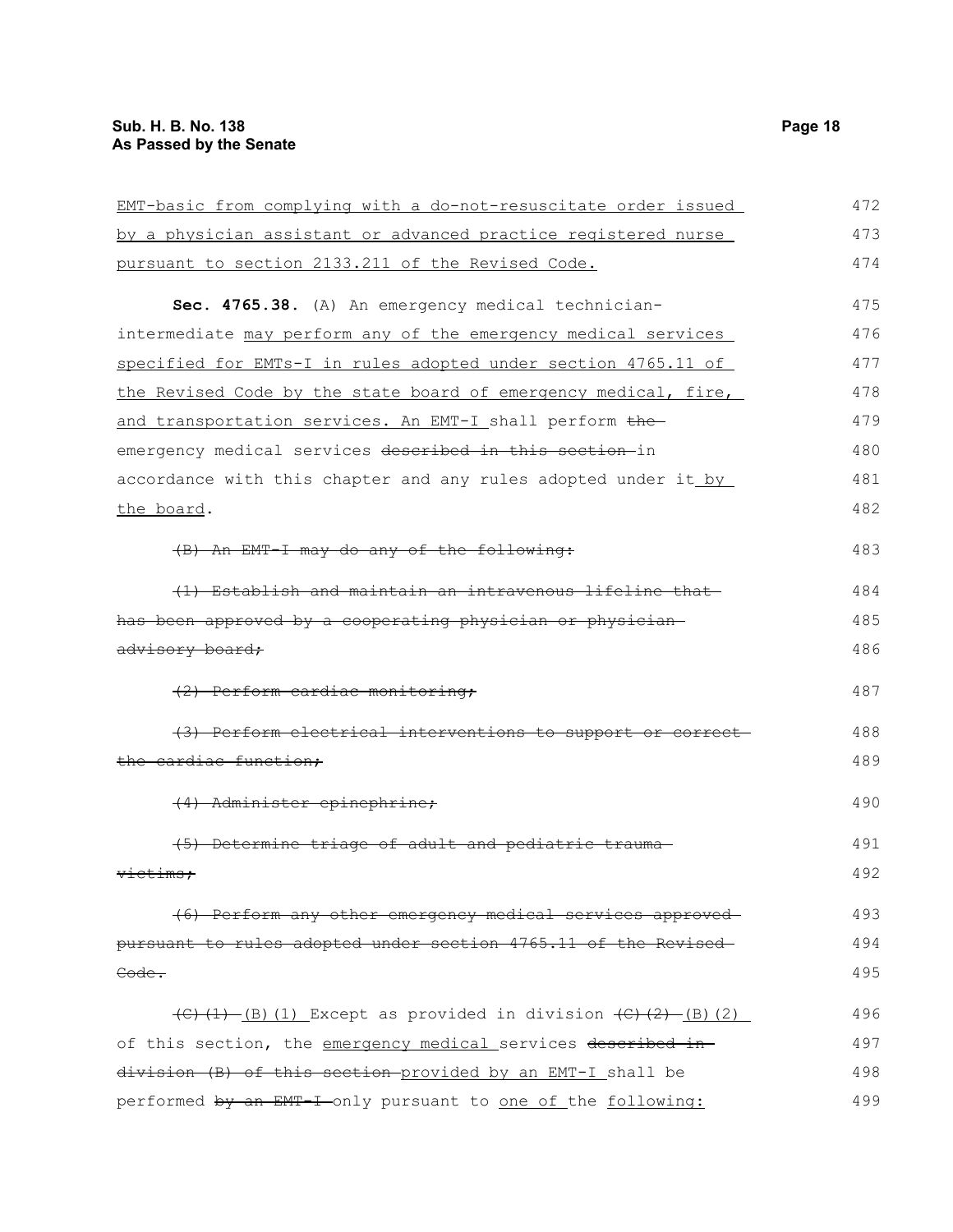services.

(a) The written or verbal authorization of a physician or of the cooperating physician advisory board, or pursuant to an; (b) An authorization transmitted through a direct communication device by a physician, physician assistant designated by a physician, or registered nurse designated by a physician-(2) If communications fail during an emergency situation or the required response time prohibits communication, an EMT-I may perform any of the services described in division (B) of this section, if, in the judgment of the EMT-I, the life of thepatient is in immediate danger. Services performed under these circumstances shall be performed in accordance with the protocols for triage of adult and pediatric trauma victims established in rules adopted under sections 4765.11 and 4765.40 of the Revised Code and any; (c) Any applicable protocols adopted by the emergency medical service organization with which the EMT-I is affiliated.  $(D)$  (2) Division (B)(1) of this section does not prohibit an EMT-I from complying with a do-not-resuscitate order issued by a physician assistant or advanced practice registered nurse pursuant to section 2133.211 of the Revised Code. (C) In addition to, and in the course of, providing emergency medical treatment, an emergency medical technicianintermediate EMT-I may withdraw blood as provided under sections 1547.11, 4506.17, and 4511.19 of the Revised Code. An emergencymedical technician-intermediate EMT-I shall withdraw blood in accordance with this chapter and any rules adopted under it by the state board of emergency medical, fire, and transportation 500 501 502 503 504 505 506 507 508 509 510 511 512 513 514 515 516 517 518 519 520 521 522 523 524 525 526 527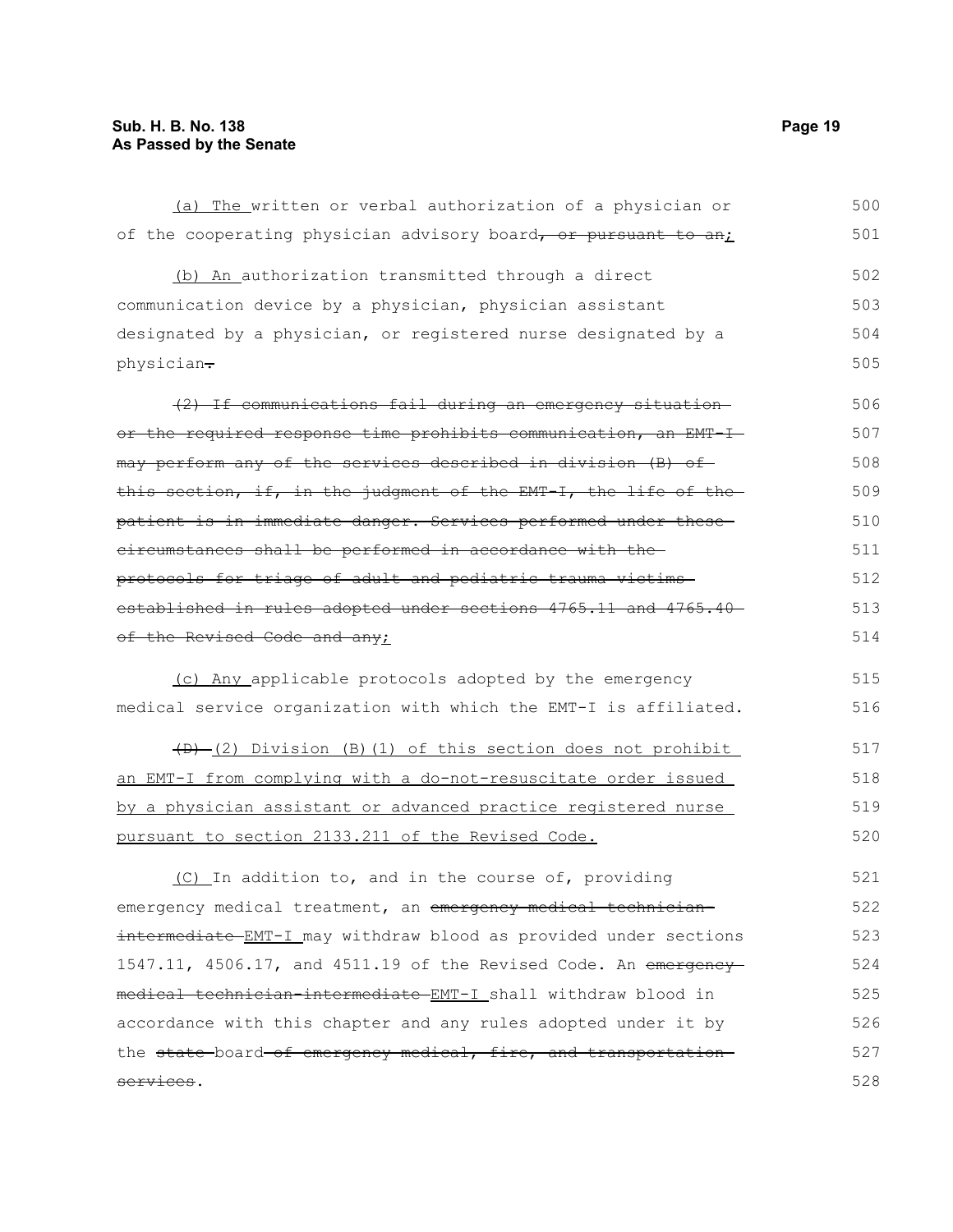#### **Sub. H. B. No. 138** Page 20 **As Passed by the Senate**

| Sec. 4765.39. (A) An emergency medical technician-                                       | 529 |
|------------------------------------------------------------------------------------------|-----|
| paramedic may perform any of the emergency medical services                              | 530 |
| specified for paramedics in rules adopted under section 4765.11                          | 531 |
| of the Revised Code by the state board of emergency medical,                             | 532 |
| fire, and transportation services. A paramedic shall perform the                         | 533 |
| emergency medical services described in this section-in                                  | 534 |
| accordance with this chapter and any rules adopted under it by                           | 535 |
| the state board of emergency medical, fire, and transportation                           | 536 |
| services.                                                                                | 537 |
| (B) A paramedic may do any of the following:                                             | 538 |
| (1) Perform cardiac monitoring;                                                          | 539 |
| (2) Perform electrical interventions to support or correct-                              | 540 |
| the cardiac function;                                                                    | 541 |
| (3) Perform airway procedures;                                                           | 542 |
| (4) Perform relief of pneumothorax;                                                      | 543 |
| (5) Administer appropriate drugs and intravenous fluids;                                 | 544 |
| (6) Determine triage of adult and pediatric trauma-                                      | 545 |
| victims;                                                                                 | 546 |
| (7) Perform any other emergency medical services,                                        | 547 |
| including life support or intensive care techniques, approved                            | 548 |
| pursuant to rules adopted under section 4765.11 of the Revised-                          | 549 |
| <del>Code .</del>                                                                        | 550 |
| $\overline{(C)(1) - (B)(1)}$ Except as provided in division $\overline{(C)(2) - (B)(2)}$ | 551 |
| of this section, the emergency medical services described in-                            | 552 |
| division (B) of this section provided by a paramedic shall be                            | 553 |
| performed by a paramedic-only pursuant to one of the following:                          | 554 |
| (a) The written or verbal authorization of a physician or                                | 555 |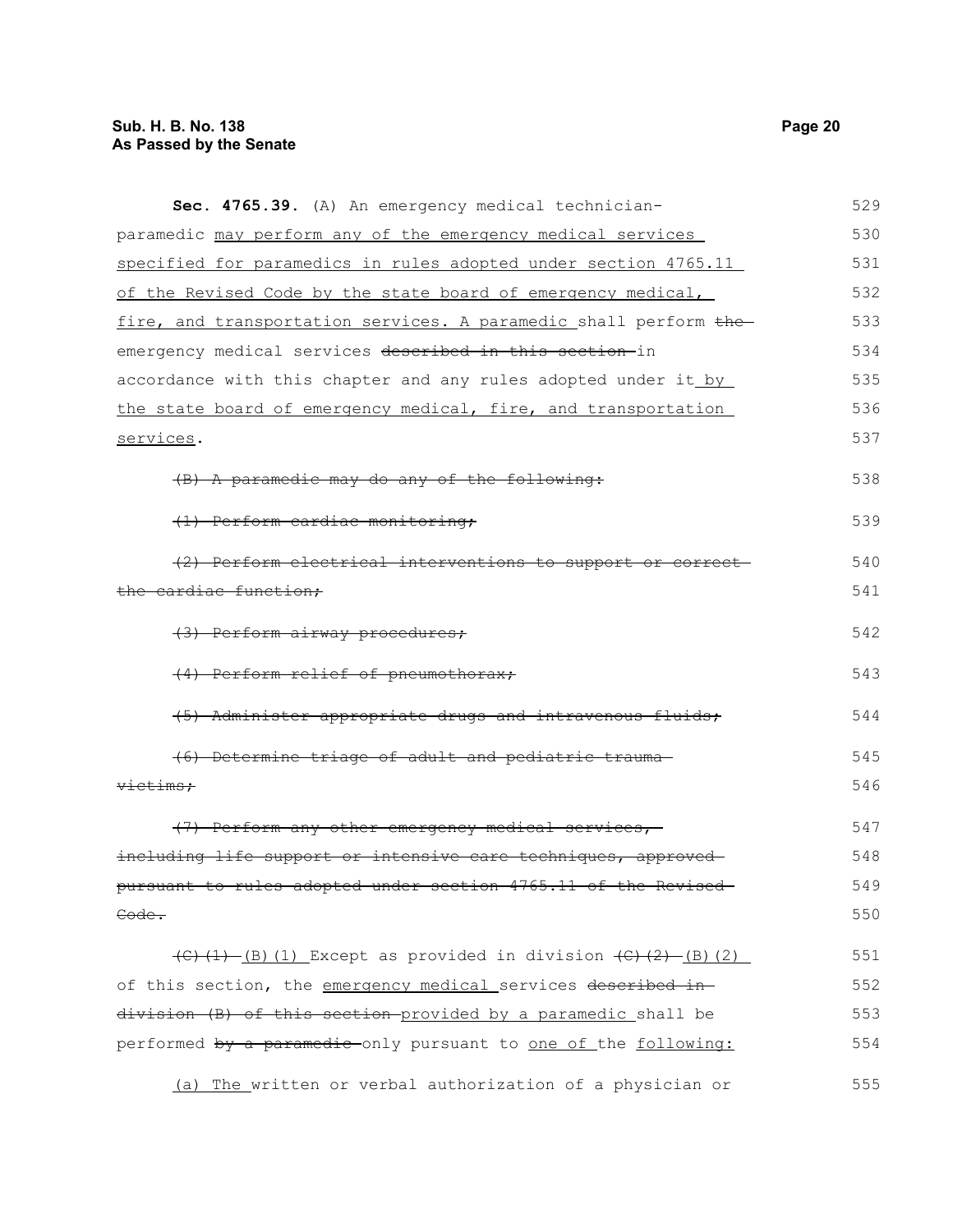| of the cooperating physician advisory board, or pursuant to an;   | 556 |  |  |  |  |  |  |
|-------------------------------------------------------------------|-----|--|--|--|--|--|--|
| (b) An authorization transmitted through a direct                 | 557 |  |  |  |  |  |  |
| communication device by a physician, physician assistant          | 558 |  |  |  |  |  |  |
| designated by a physician, or registered nurse designated by a    | 559 |  |  |  |  |  |  |
| physician-                                                        | 560 |  |  |  |  |  |  |
| (2) If communications fail during an emergency situation          | 561 |  |  |  |  |  |  |
| or the required response time prohibits communication, a          | 562 |  |  |  |  |  |  |
| paramedic may perform any of the services described in division   | 563 |  |  |  |  |  |  |
| $(B)$ of this section, if, in the paramedic's judgment, the life  | 564 |  |  |  |  |  |  |
| of the patient is in immediate danger. Services performed under-  | 565 |  |  |  |  |  |  |
| these circumstances shall be performed in accordance with the-    | 566 |  |  |  |  |  |  |
| protocols for triage of adult and pediatric trauma victims        | 567 |  |  |  |  |  |  |
| established in rules adopted under sections 4765.11 and 4765.40   | 568 |  |  |  |  |  |  |
| of the Revised Code and any;                                      | 569 |  |  |  |  |  |  |
| (c) Any applicable protocols adopted by the emergency             | 570 |  |  |  |  |  |  |
| medical service organization with which the paramedic is          |     |  |  |  |  |  |  |
| affiliated.                                                       | 572 |  |  |  |  |  |  |
| (D) (2) Division (B) (1) of this section does not prohibit        | 573 |  |  |  |  |  |  |
| a paramedic from complying with a do-not-resuscitate order        |     |  |  |  |  |  |  |
| issued by a physician assistant or advanced practice registered   | 575 |  |  |  |  |  |  |
| nurse pursuant to section 2133.211 of the Revised Code.           | 576 |  |  |  |  |  |  |
| (C) In addition to, and in the course of, providing               | 577 |  |  |  |  |  |  |
| emergency medical treatment, an emergency medical technician-     | 578 |  |  |  |  |  |  |
| paramedic-a paramedic may withdraw blood as provided under        | 579 |  |  |  |  |  |  |
| sections 1547.11, 4506.17, and 4511.19 of the Revised Code. $An-$ |     |  |  |  |  |  |  |
| emergency medical technician paramedic A paramedic shall          | 581 |  |  |  |  |  |  |
| withdraw blood in accordance with this chapter and any rules      |     |  |  |  |  |  |  |
| adopted under it by the state board of emergency medical, fire,   | 583 |  |  |  |  |  |  |
| and transportation services.                                      |     |  |  |  |  |  |  |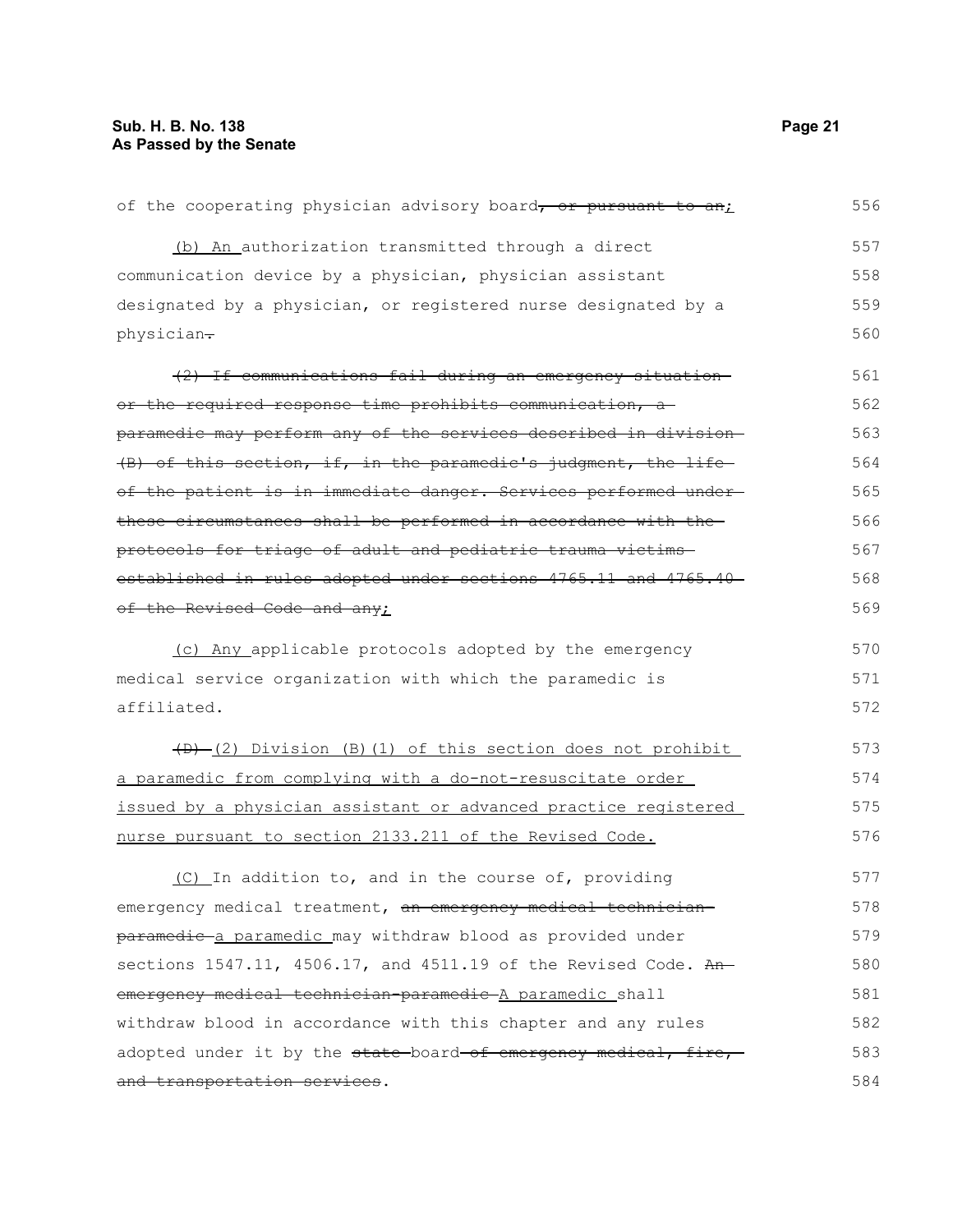#### **Sub. H. B. No. 138 Page 22 As Passed by the Senate**

**Sec. 4765.41.** The medical director or cooperating physician advisory board of each emergency medical service organization shall establish written protocols to be followed by first responders, emergency medical technicians-basic, emergency medical technicians-intermediate, and emergency medical technicians-paramedic in performing emergency medical services when communications have failed or the required responseprevents communication and the life of the patient is in immediate danger. Those protocols shall be consistent with applicable trauma triage protocols adopted under division (A) or approved under division (B)(2) of section 4765.40 of the Revised Code, but may direct to an adult or pediatric trauma center emergency victims that the applicable trauma triage protocols do not require to be transported to an adult or pediatric trauma center. 585 586 587 588 589 590 591 592 593 594 595 596 597 598 599 600

Sec. 4765.42. (A) Each emergency medical service organization shall appoint a medical director or a cooperating physician advisory board. The organization shall give notice of the name of its medical director or the names of the members of its cooperating physician advisory board to the state board of emergency medical, fire, and transportation services. The notice shall be made in writing. 601 602 603 604 605 606

(B) To be eligible to serve as a medical director or member of a cooperating physician advisory board, an individual shall be a physician who meets the qualifications established in rules adopted under section 4765.11 of the Revised Code. In adopting the rules, the state board shall require that all physicians meet the same qualifications regarding medical experience and completion of a medical director course, subject to both of the following: 607 608 609 610 611 612 613 614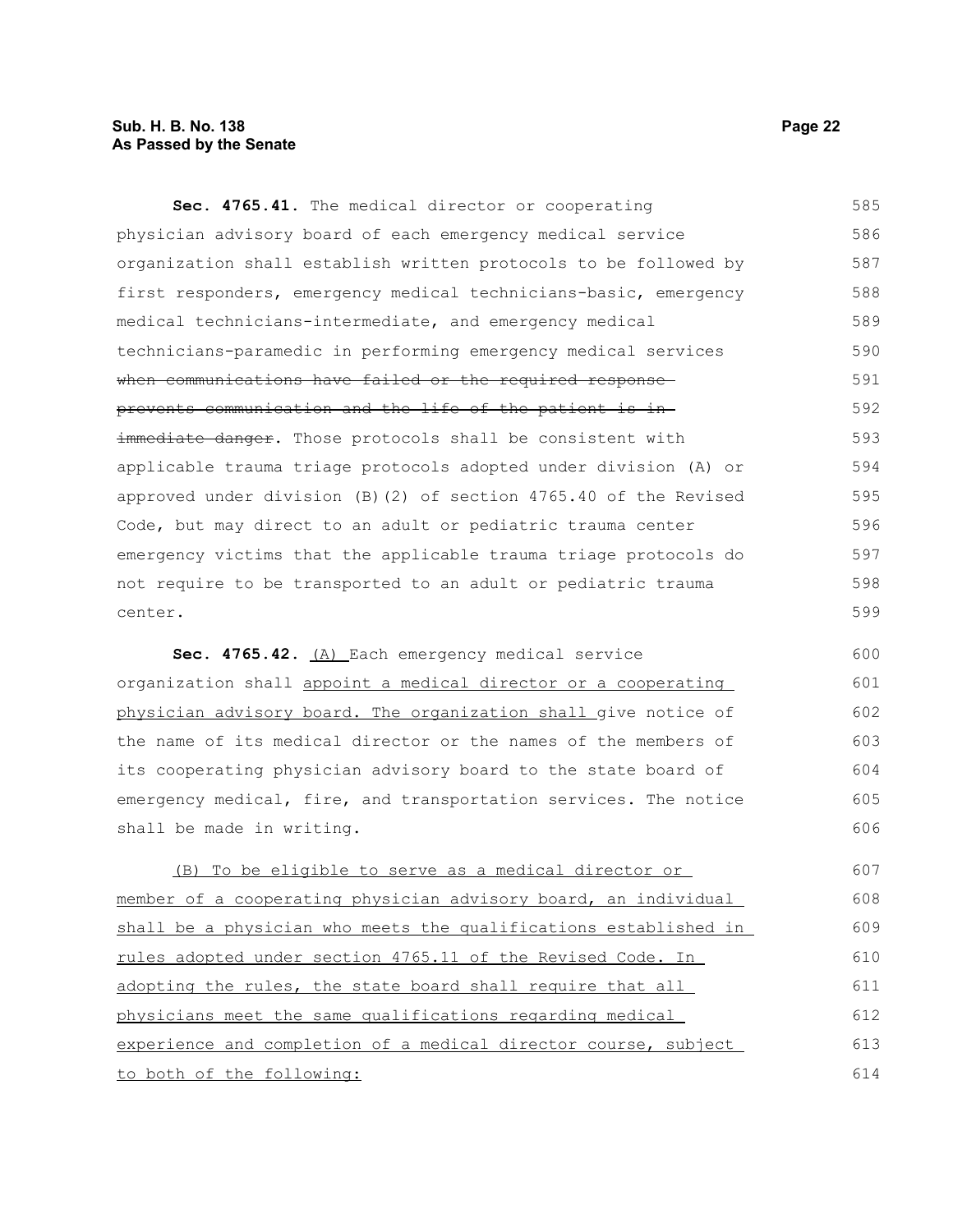| (1) With respect to medical experience, the state board         | 615 |  |  |  |  |  |  |  |
|-----------------------------------------------------------------|-----|--|--|--|--|--|--|--|
| shall not limit eligibility to only those physicians who have   | 616 |  |  |  |  |  |  |  |
| completed a residency or fellowship program in emergency        | 617 |  |  |  |  |  |  |  |
| medicine or a related area or who are certified or eligible to  | 618 |  |  |  |  |  |  |  |
| be certified in a specialty or subspecialty of emergency        |     |  |  |  |  |  |  |  |
| medicine or a related area.                                     | 620 |  |  |  |  |  |  |  |
| (2) With respect to completion of a medical director            | 621 |  |  |  |  |  |  |  |
| course, the state board shall permit a physician who has        | 622 |  |  |  |  |  |  |  |
| completed a residency or fellowship program in emergency        |     |  |  |  |  |  |  |  |
| medicine or a related area to use completion of that program as | 624 |  |  |  |  |  |  |  |
| evidence of completing a medical director course.               | 625 |  |  |  |  |  |  |  |
| Sec. 4765.431. (A) As used in this section:                     | 626 |  |  |  |  |  |  |  |
| (1) "Emergency medical technician" and "EMT" have the same      | 627 |  |  |  |  |  |  |  |
| meanings as "emergency medical technician-basic" and "EMT-      | 628 |  |  |  |  |  |  |  |
| basic," respectively.                                           | 629 |  |  |  |  |  |  |  |
| (2) "Advanced emergency medical technician" and "AEMT"          | 630 |  |  |  |  |  |  |  |
| have the same meanings as "emergency medical technician-        |     |  |  |  |  |  |  |  |
| intermediate" and "AEMT," respectively.                         | 632 |  |  |  |  |  |  |  |
| (3) "Nonemergency transport" means the transport of an          | 633 |  |  |  |  |  |  |  |
| individual who requires routine transportation to or from a     | 634 |  |  |  |  |  |  |  |
| medical appointment or service, is convalescent or otherwise    | 635 |  |  |  |  |  |  |  |
| nonambulatory, and, during transport to the destination         | 636 |  |  |  |  |  |  |  |
| facility, does not require medical monitoring, aid, care, or    | 637 |  |  |  |  |  |  |  |
| treatment.                                                      | 638 |  |  |  |  |  |  |  |
| (B) When an ambulance is used for the nonemergency              | 639 |  |  |  |  |  |  |  |
| transport of a patient, the emergency medical service           |     |  |  |  |  |  |  |  |
| organization operating the ambulance shall staff the ambulance  |     |  |  |  |  |  |  |  |
| as follows:                                                     | 642 |  |  |  |  |  |  |  |
| (1) One individual to serve as the driver who meets the         | 643 |  |  |  |  |  |  |  |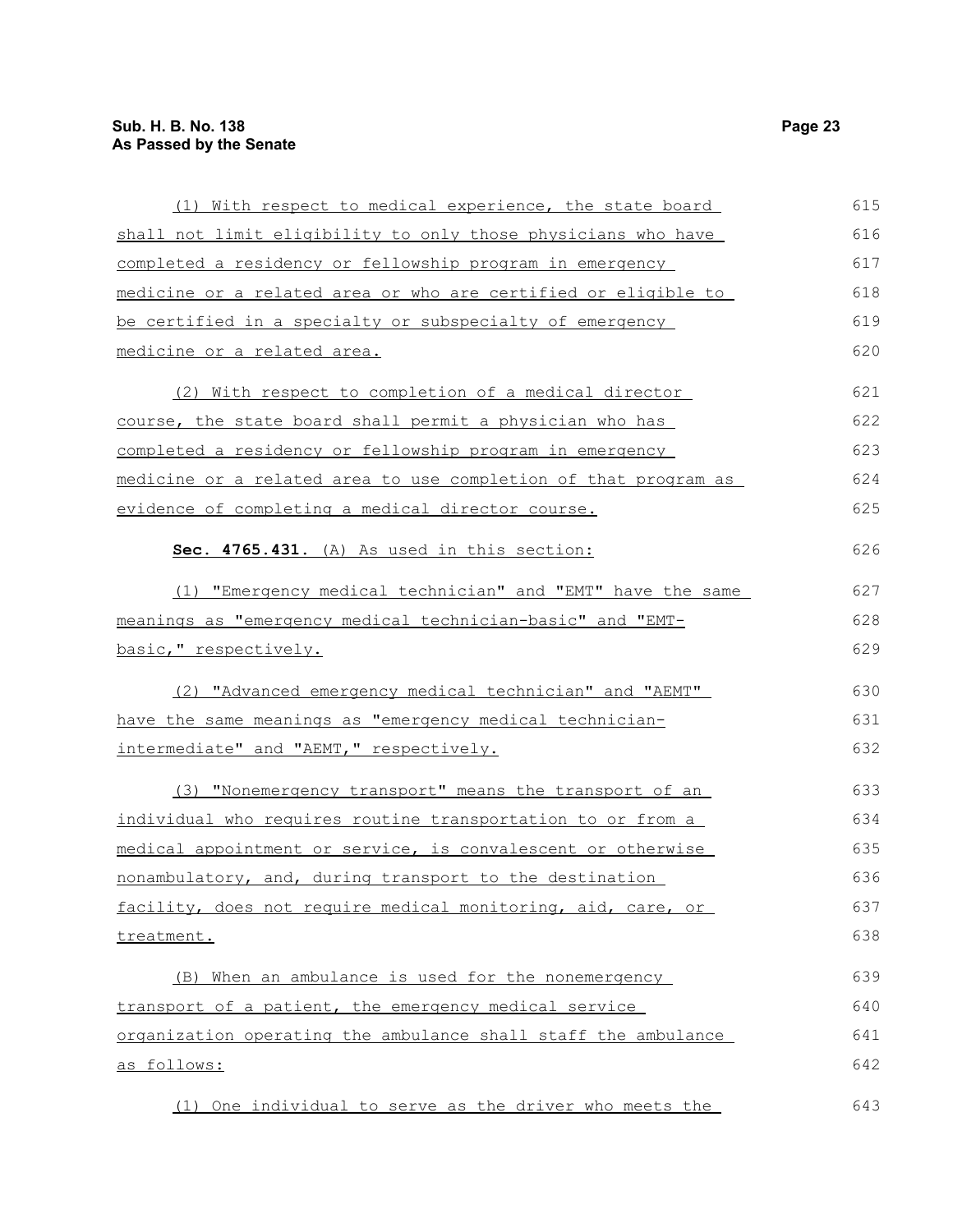| requirements established in rules adopted under this section,    |     |  |  |  |  |  |  |  |
|------------------------------------------------------------------|-----|--|--|--|--|--|--|--|
| but is not necessarily an emergency medical technician, advanced |     |  |  |  |  |  |  |  |
| emergency medical technician, or paramedic;                      | 646 |  |  |  |  |  |  |  |
| (2) In addition to the driver, at least one EMT, AEMT, or        | 647 |  |  |  |  |  |  |  |
| <u>paramedic.</u>                                                | 648 |  |  |  |  |  |  |  |
| (C) The state board of emergency medical, fire, and              | 649 |  |  |  |  |  |  |  |
| transportation services shall adopt rules necessary to implement |     |  |  |  |  |  |  |  |
| this section. The rules shall be adopted in accordance with      |     |  |  |  |  |  |  |  |
| Chapter 119. of the Revised Code.                                | 652 |  |  |  |  |  |  |  |
| Sec. 4765.53. Notwithstanding any conflicting provision of       | 653 |  |  |  |  |  |  |  |
| the Revised Code, an emergency medical technician-basic,         | 654 |  |  |  |  |  |  |  |
| emergency medical technician-intermediate, or emergency medical  | 655 |  |  |  |  |  |  |  |
| technician-paramedic may administer a test for COVID-19 and may  | 656 |  |  |  |  |  |  |  |
| collect and label specimens from a test for COVID-19 if that     |     |  |  |  |  |  |  |  |
| individual has received proper training to engage in those       | 658 |  |  |  |  |  |  |  |
| <u>activities.</u>                                               | 659 |  |  |  |  |  |  |  |
| Sec. 4766.01. As used in this chapter:                           | 660 |  |  |  |  |  |  |  |
| (A) "Advanced life support" means treatment described in-        | 661 |  |  |  |  |  |  |  |
| section 4765.39 of the Revised Code that a paramedic an          |     |  |  |  |  |  |  |  |
| emergency medical technician-paramedic is cortified-authorized   | 663 |  |  |  |  |  |  |  |
| to perform_under_section_4765.39 of the Revised Code.            | 664 |  |  |  |  |  |  |  |
| (B) "Air medical service organization" means an                  | 665 |  |  |  |  |  |  |  |
| organization that furnishes, conducts, maintains, advertises,    | 666 |  |  |  |  |  |  |  |
| promotes, or otherwise engages in providing medical services     | 667 |  |  |  |  |  |  |  |
| with a rotorcraft air ambulance or fixed wing air ambulance.     | 668 |  |  |  |  |  |  |  |
| (C) "Air medical transportation" means the transporting of       | 669 |  |  |  |  |  |  |  |
| a patient by rotorcraft air ambulance or fixed wing air          | 670 |  |  |  |  |  |  |  |
| ambulance with appropriately licensed and certified medical      | 671 |  |  |  |  |  |  |  |
| personnel.                                                       | 672 |  |  |  |  |  |  |  |
|                                                                  |     |  |  |  |  |  |  |  |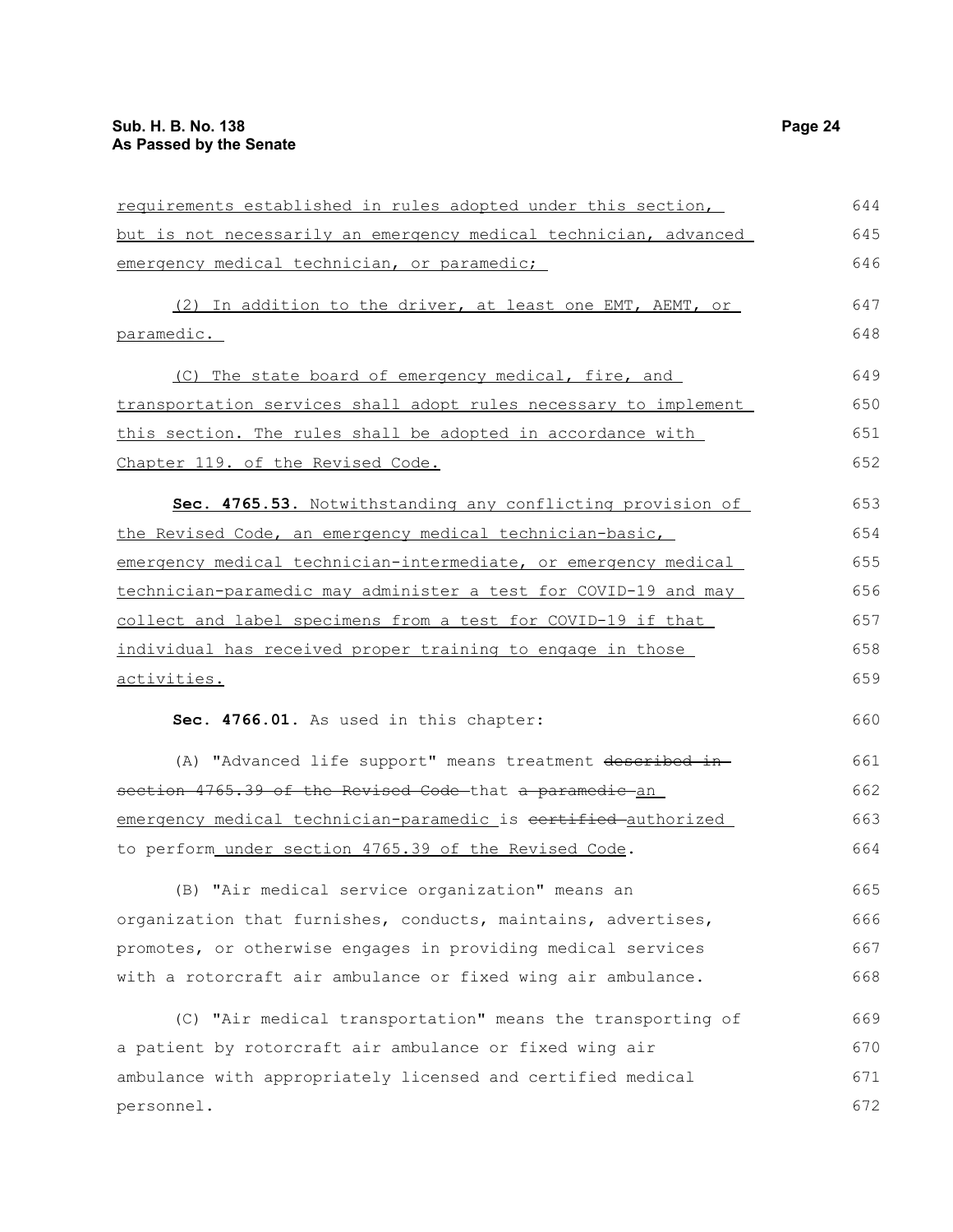#### **Sub. H. B. No. 138 Page 25 As Passed by the Senate**

(D) "Ambulance" means any motor vehicle that is specifically designed, constructed, or modified and equipped and is intended to be used to provide basic life support, intermediate life support, advanced life support, or mobile intensive care unit services and transportation upon the streets or highways of this state of persons who are seriously ill, injured, wounded, or otherwise incapacitated or helpless. "Ambulance" does not include air medical transportation or a vehicle designed and used solely for the transportation of nonstretcher-bound persons, whether hospitalized or handicapped or whether ambulatory or confined to a wheelchair. 673 674 675 676 677 678 679 680 681 682 683

(E) "Ambulette" means a motor vehicle that is specifically designed, constructed, or modified and equipped and is intended to be used for transportation upon the streets or highways of this state of persons who require use of a wheelchair or other mobility aid. 684 685 686 687 688

(F) "Basic life support" means treatment described in section 4765.37 of the Revised Code that an EMT emergency medical technician-basic is certified authorized to perform under section 4765.37 of the Revised Code. 689 690 691 692

(G) "Disaster situation" means any condition or situation described by rule of the state board of emergency medical, fire, and transportation services as a mass casualty, major emergency, natural disaster, or national emergency. 693 694 695 696

(H) "Emergency medical service organization" means an organization that uses-EMTs emergency medical technicians-basic, AEMTs emergency medical technicians-intermediate, or-paramedicsemergency medical technicians-paramedic, or a combination of EMTs EMTs-basic, AEMTs EMTs-I, and paramedics, to provide medical care to victims of illness or injury. An emergency 697 698 699 700 701 702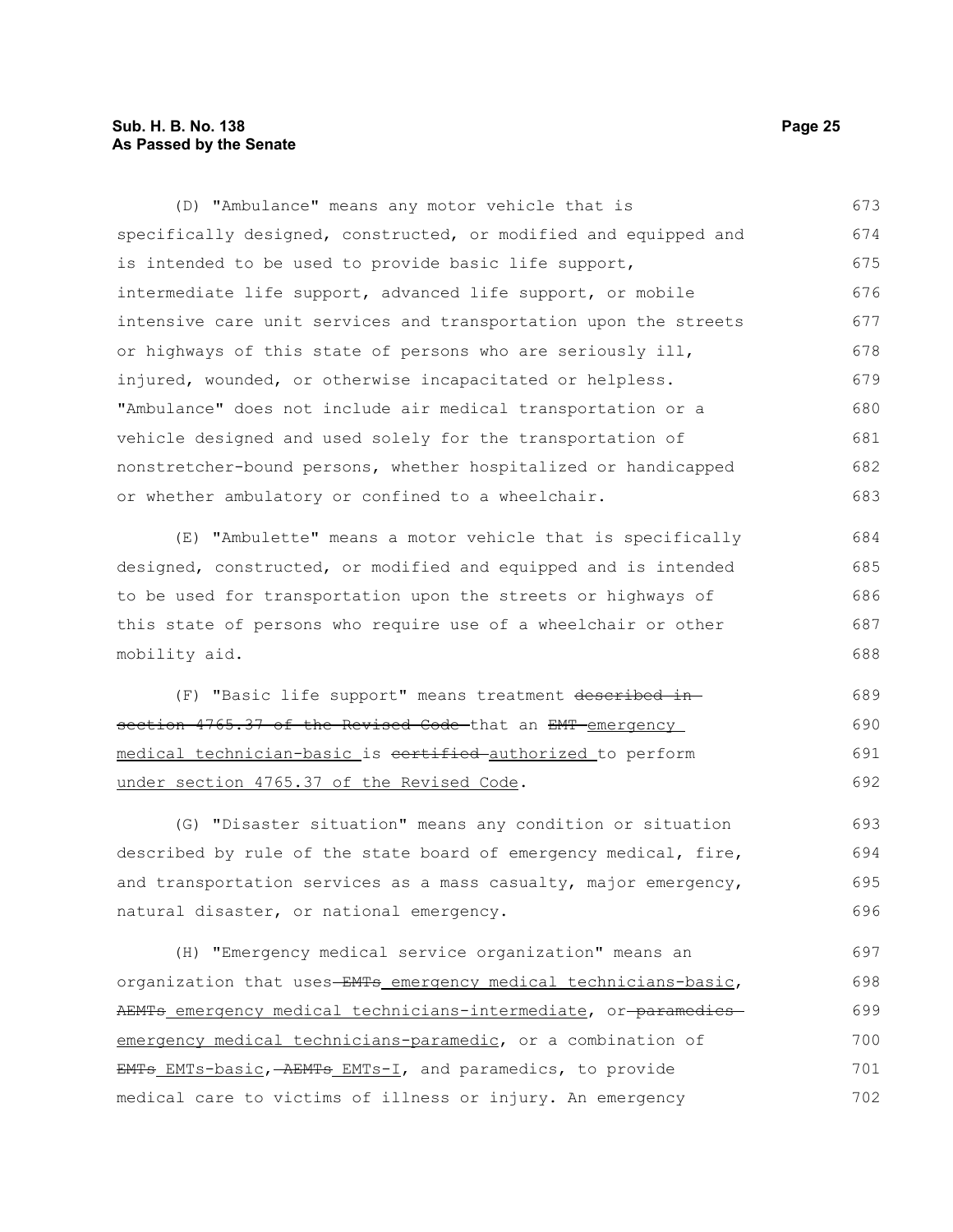medical service organization includes, but is not limited to, a commercial ambulance service organization, a hospital, and a funeral home. (I) "EMT," "AEMT," "Emergency medical technician-basic," "EMT-basic," "emergency medical technician-intermediate," "EMT-I," "emergency medical technician-paramedic," and "paramedic" have the same meanings as in sections section 4765.01 and of the Revised Code. Pursuant to section 4765.011 of the Revised Code, an emergency medical technician-basic or EMT-basic is also known as an emergency medical technician or EMT, respectively, and an emergency medical technician-intermediate or EMT-I is also known as an advanced emergency medical technician or AEMT, respectively. (J) "Fixed wing air ambulance" means a fixed wing aircraft that is specifically designed, constructed, or modified and equipped and is intended to be used as a means of air medical transportation. (K) "Health care practitioner" has the same meaning as in section 3701.74 of the Revised Code. (L) "Health care services" has the same meaning as in section 3922.01 of the Revised Code. (M) "Intermediate life support" means treatment describedin section 4765.38 of the Revised Code that an AEMT emergency medical technician-intermediate is cortified authorized to perform under section 4765.38 of the Revised Code. 703 704 705 706 707 708 709 710 711 712 713 714 715 716 717 718 719 720 721 722 723 724 725 726 727

(N) "Major emergency" means any emergency event that cannot be resolved through the use of locally available emergency resources. 728 729 730

(O) "Mass casualty" means an emergency event that results 731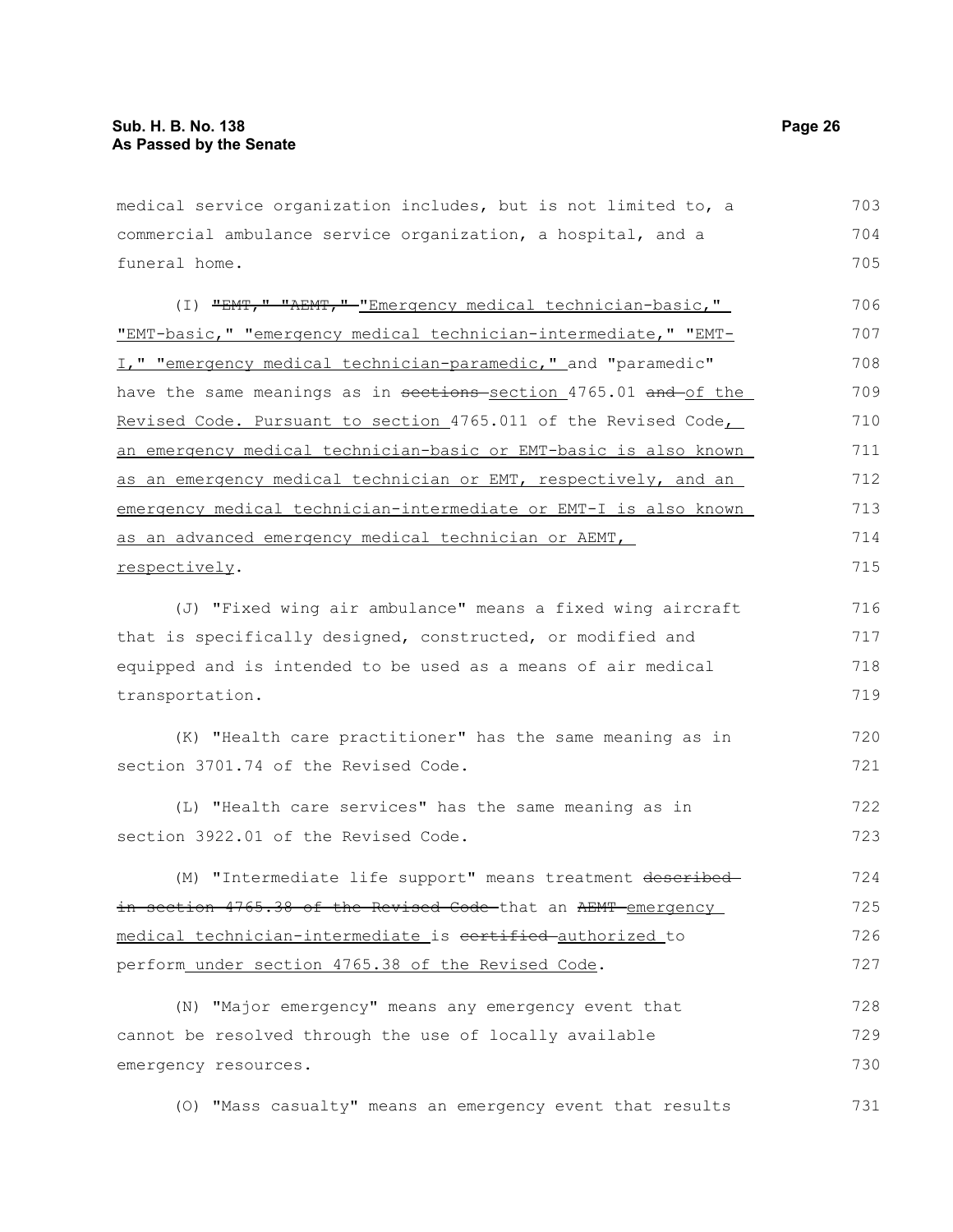in ten or more persons being injured, incapacitated, made ill, or killed. (P) "Medical emergency" means an unforeseen event affecting an individual in such a manner that a need for immediate care is created. (Q) "Mobile intensive care unit" means an ambulance used only for maintaining specialized or intensive care treatment and used primarily for interhospital transports of patients whose conditions require care beyond the scope of services a paramedic as provided in-is authorized to perform under section 4765.39 of the Revised Code. (R)(1) "Nonemergency medical service organization" means a person that does both of the following: (a) Provides services to the public on a regular basis for the purpose of transporting individuals who require the use of a wheelchair or other mobility aid to receive health care services in nonemergency circumstances; (b) Provides the services for a fee, regardless of whether the fee is paid by the person being transported, a third party payer, as defined in section 3702.51 of the Revised Code, or any other person or government entity. (2) "Nonemergency medical service organization" does not include a health care facility, as defined in section 1751.01 of the Revised Code, that provides ambulette services only to patients of that facility. (S) "Nontransport vehicle" means a motor vehicle operated 732 733 734 735 736 737 738 739 740 741 742 743 744 745 746 747 748 749 750 751 752 753 754 755 756 757

by a licensed emergency medical service organization not as an ambulance, but as a vehicle for providing services in conjunction with the ambulances operated by the organization or 758 759 760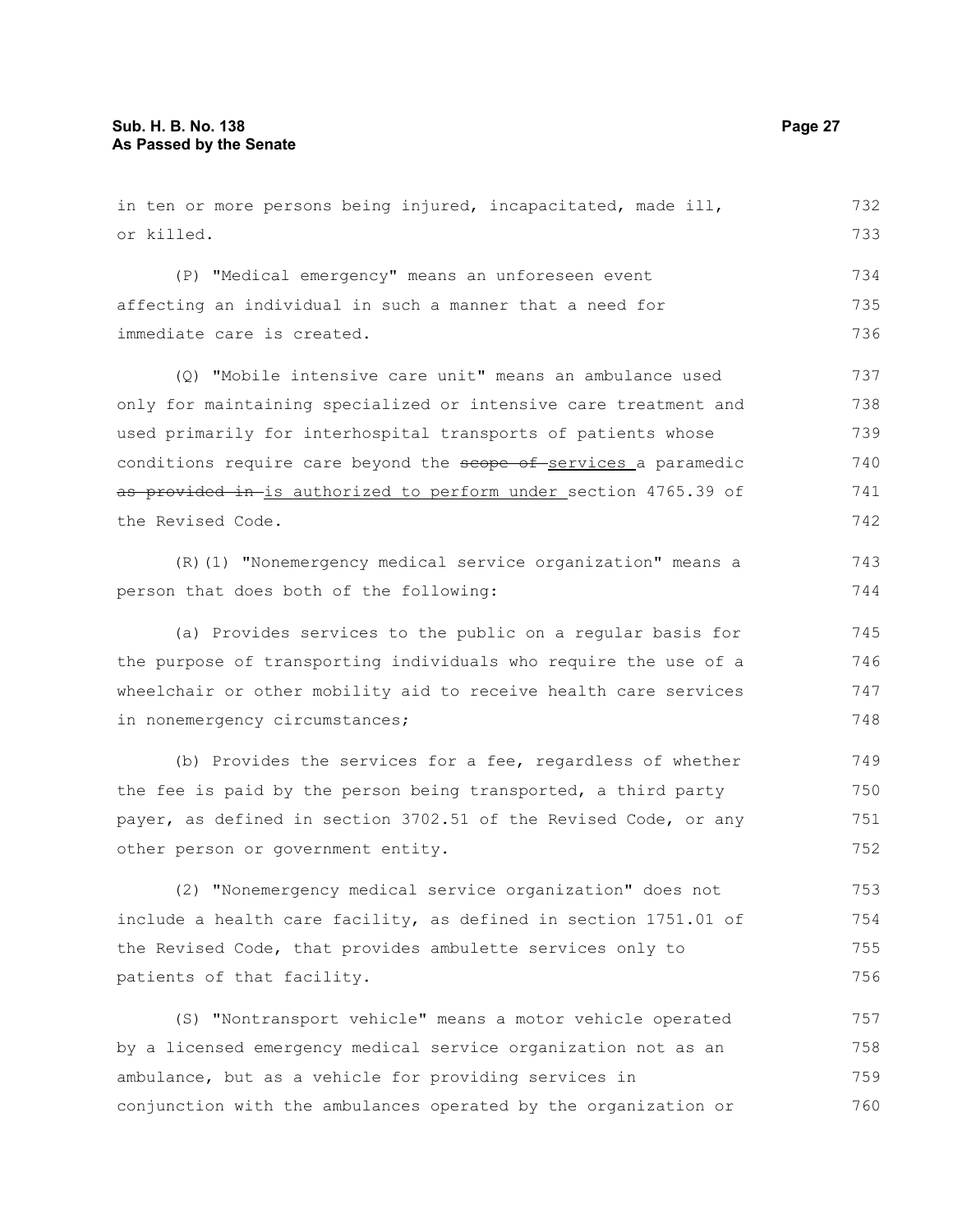761

779 780

other emergency medical service organizations.

(T) "Patient" means any individual who as a result of illness or injury needs medical attention, whose physical or mental condition is such that there is imminent danger of loss of life or significant health impairment, or who may be otherwise incapacitated or helpless as a result of a physical or mental condition, or any individual whose physical condition requires the use of a wheelchair or other mobility aid. 762 763 764 765 766 767 768

(U) "Rotorcraft air ambulance" means a helicopter or other aircraft capable of vertical takeoffs, vertical landings, and hovering that is specifically designed, constructed, or modified and equipped and is intended to be used as a means of air medical transportation. 769 770 771 772 773

(V) "Taxicab" means a taxicab vehicle operated by a taxicab service company, provided the company is not a nonemergency medical service organization. 774 775 776

(W) "Transportation network company driver" has the same meaning as in section 3942.01 of the Revised Code. 777 778

(X) "Transportation network company services" has the same meaning as in section 3942.01 of the Revised Code.

**Section 2.** That existing sections 4765.01, 4765.11, 4765.30, 4765.35, 4765.37, 4765.38, 4765.39, 4765.41, 4765.42, and 4766.01 of the Revised Code are hereby repealed. 781 782 783

**Section 3.** The qualifications for serving as a medical director or member of a cooperating physician advisory board for an emergency medical service organization established by rules adopted under section 4765.11 of the Revised Code, in accordance with the amendments to section 4765.42 of Revised Code made by this act, apply only to physicians who are appointed to serve as 784 785 786 787 788 789